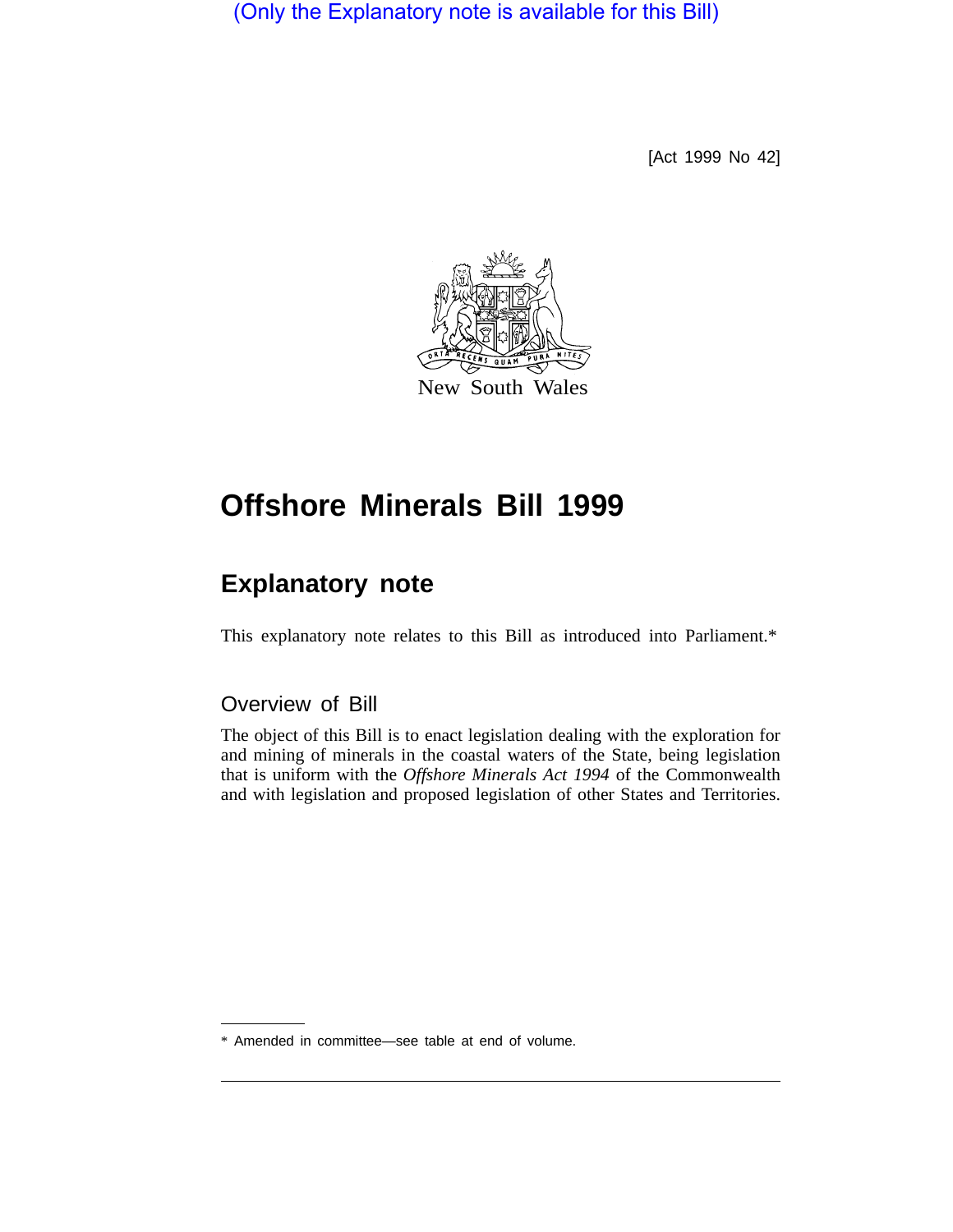Explanatory note

Outline of provisions

# **Chapter 1 Introduction**

## **Part 1.1 Legislative formalities and background**

**Clause 1** sets out the name (also called the short title) of the proposed Act.

**Clause 2** provides for the commencement of the proposed Act on a day to be appointed by proclamation.

**Clause 3** outlines the main principles of the Offshore Constitutional Settlement by which the States share in the administration of the Commonwealth Act and under which a common mining code will be maintained in the offshore area. The clause also details those Acts which either gave rise to, or flow from the Offshore Constitutional Settlement.

Note 2 explains that some sections of the Commonwealth Act contain provisions that are not relevant to the proposed Act. Throughout the proposed Act some clause numbers are not used to maintain uniformity with the Commonwealth Act.

## **Part 1.2 Interpretation**

### **Division 1 General**

**Clause 4** provides that notes included in the proposed Act do not form part of the proposed Act.

**Clause 5** defines certain words and expressions used in the proposed Act.

**Clause 6** identifies the shareholders in a licence and their percentage holding. It ensures that where a licence has a number of holders it does not automatically mean that all have equal shares, but rather only those percentages that are specified in the register.

**Clause 7** makes it clear that a transfer of a licence or share in a licence has occurred when all or any of the percentages of the interest in a licence changes.

**Clause 8** provides that if a holder of an exploration licence applies for and is granted a retention licence or a mining licence over the same area the retention or mining licence is a successor licence to the exploration licence. It

Explanatory note page 2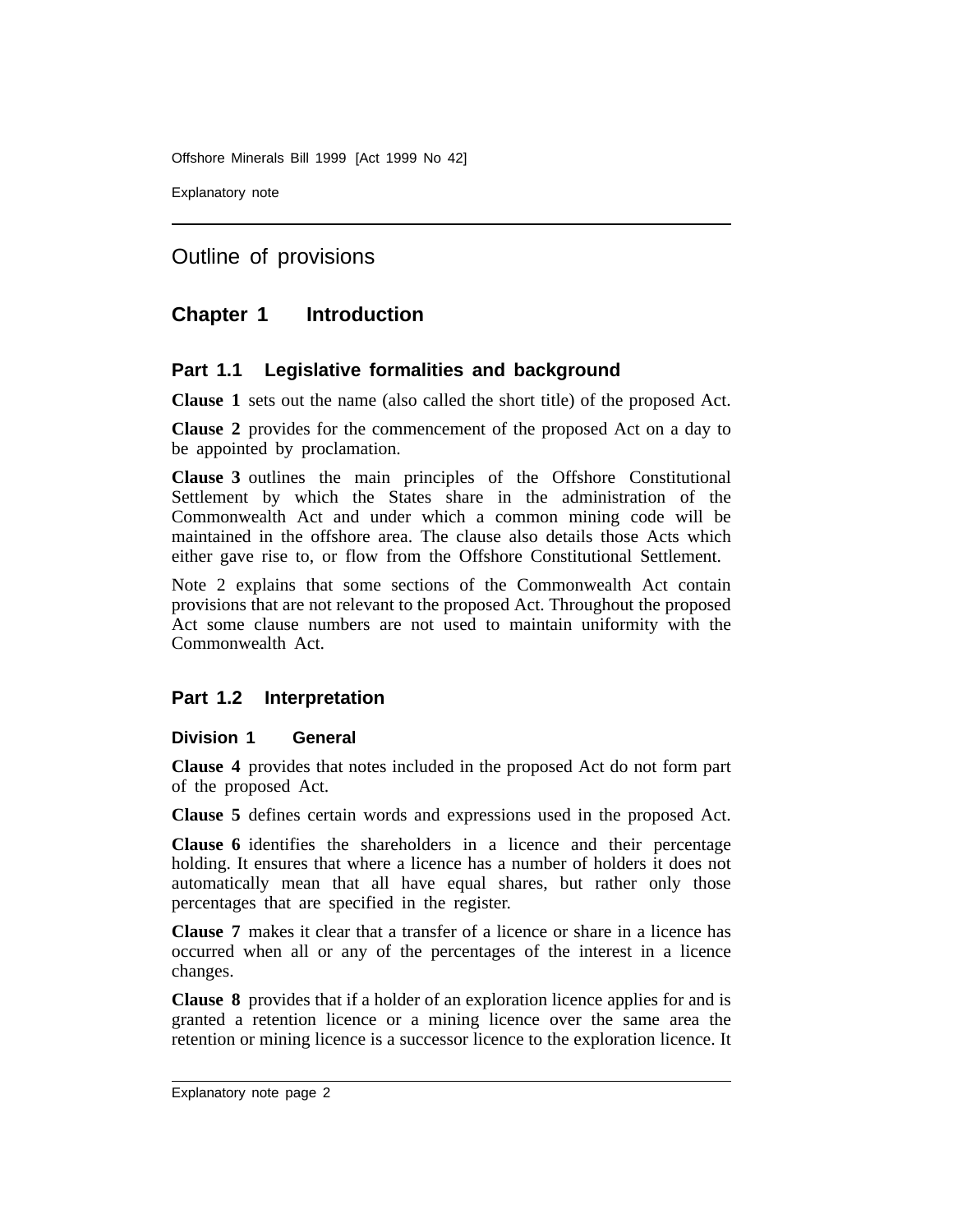Explanatory note

also allows for a mining licence to succeed a retention licence which previously succeeded an exploration licence. The intention is that over the life of an offshore minerals project, the previous rights of the project owner are in certain circumstances continued in the successor licences.

**Clause 9** (Number not used to maintain uniformity with corresponding sections in the Commonwealth Act.)

**Clause 10** explains how the position of a point, line or area on the Earth's surface is calculated for the purposes of the proposed Act.

**Clause 11** (Number not used to maintain uniformity with corresponding sections in the Commonwealth Act.)

**Clause 12** ensures that where an instrument issued under the proposed Act is varied in any way, the variation is carried out according to the same procedures and under the same conditions by which the original instrument was issued.

#### **Division 2 Basic concepts**

**Clause 13** (Number not used to maintain uniformity with corresponding sections in the Commonwealth Act.)

**Clause 14** (Number not used to maintain uniformity with corresponding sections in the Commonwealth Act.)

**Clause 15** (Number not used to maintain uniformity with corresponding sections in the Commonwealth Act.)

**Clause 16** defines the coastal waters of the State as the first 3 nautical miles of the territorial sea. This is the area to which the proposed Act applies. The baseline is described as effectively being the lowest astronomical tide along the coast, but varies where bays and other indentations occur. The clause explains the effect on a licence issued under the proposed Act where there is a change in the baseline. If the baseline moves landward and causes a licence to no longer be within coastal waters, the proposed Act will still apply to the licence as if it were still within coastal waters. If the baseline moves seaward and causes a licence issued under the Commonwealth Act to move within coastal waters (covered by the proposed Act), that licence is not affected by the proposed Act. Once a licence (or any successor licence by the same holder) affected by a change in the baseline is no longer in force, the new position of the baseline applies to subsequent licence applications. Subclause (7) makes reference to a new section 172A to be inserted by the proposed Act in the *Mining Act 1992* that has the same effect, that is, if a shift in the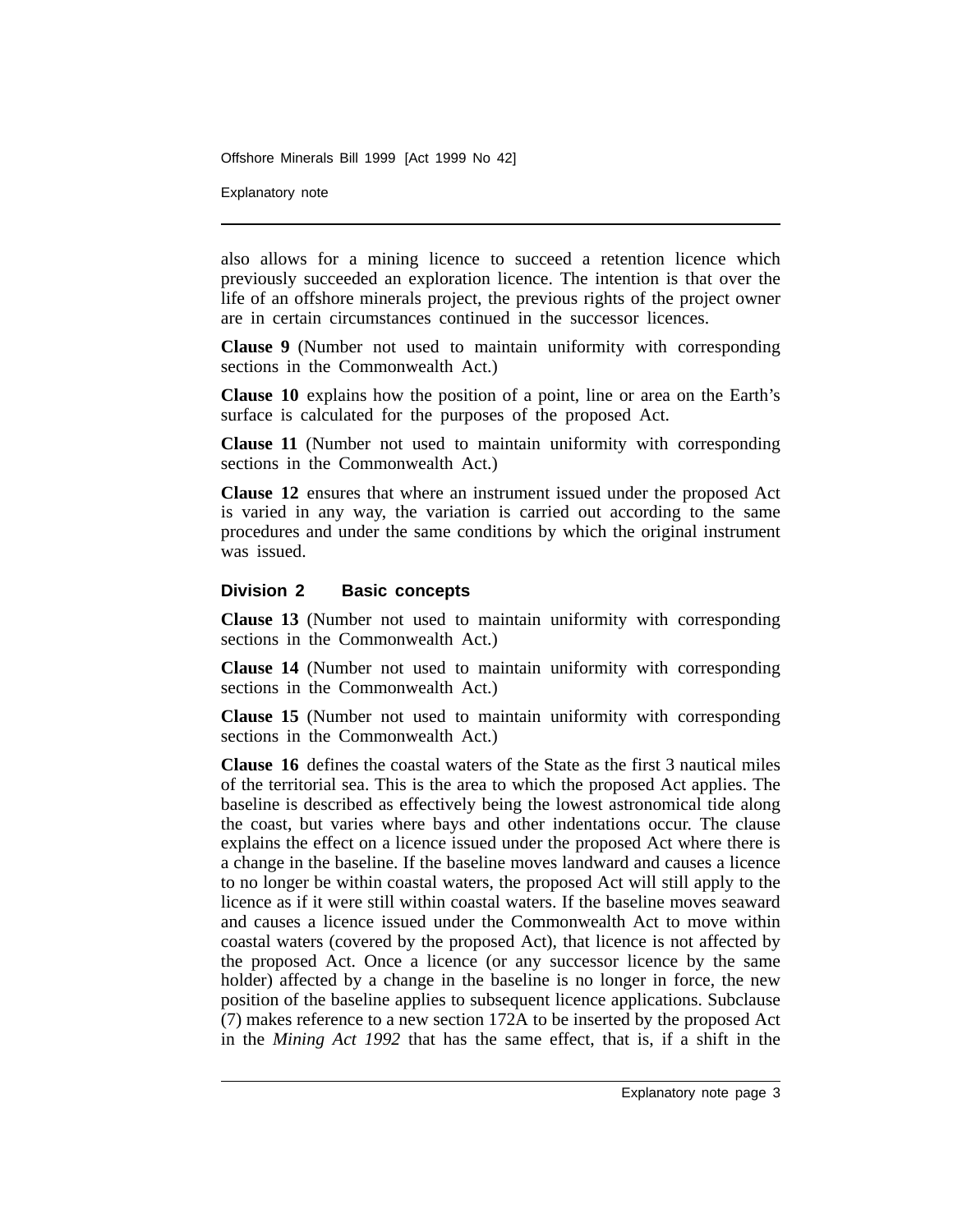Explanatory note

baseline towards the land causes a licence covered by the jurisdiction of the *Mining Act 1992* to then encroach upon coastal waters, the licence remains within the jurisdiction of that Act.

**Clause 17** provides that for the purposes of the proposed Act the offshore area is divided into blocks bounded by one minute of latitude and one minute of longitude.

**Clause 18** allows the Minister to reserve a block, provided the block is not the subject of an existing licence or an application for a licence. A savings provision in Schedule 2 preserves reservations in place under the *Mining Act 1992* over coastal waters.

**Clause 19** defines a standard block as one that is not reserved and is available to be the subject of either an exploration licence or mining licence.

**Clause 20** defines a tender block as a reserved block that is made available for an exploration licence or a mining licence by way of a public invitation to apply for the licence.

**Clause 21** defines a discrete area as a group of blocks where all the blocks join each other at least on one side.

**Clause 22** defines mineral for the purposes of the proposed Act to include all naturally occurring substances or any mixture of them. However, clause 35 provides that petroleum is not covered by the proposed Act.

**Clause 23** defines exploration to include any operation directly related to exploration. However, activities carried out by means of underground mining from land in the State will be covered by the *Mining Act 1992* and not by the provisions of the proposed Act.

**Clause 24** defines recovery. It excludes mining by undersea tunnels originating from dry land above the low water mark from the provisions of the proposed Act.

**Clause 25** defines a licence holder as one whose name appears in the register.

**Clause 26** defines associates in order to make a distinction between them and the licence holder. Associates may do all the work necessary for the exploration and mining of minerals under agreements with licence holders or other associates. Associates may be contractors, sub-contractors, agents or employees.

**Clause 27** ensures that any information provided to the Minister by the licence holder remains confidential so long as it relates to only those blocks covered by the licence and for so long as that licence or a successor licence remains in force.

Explanatory note page 4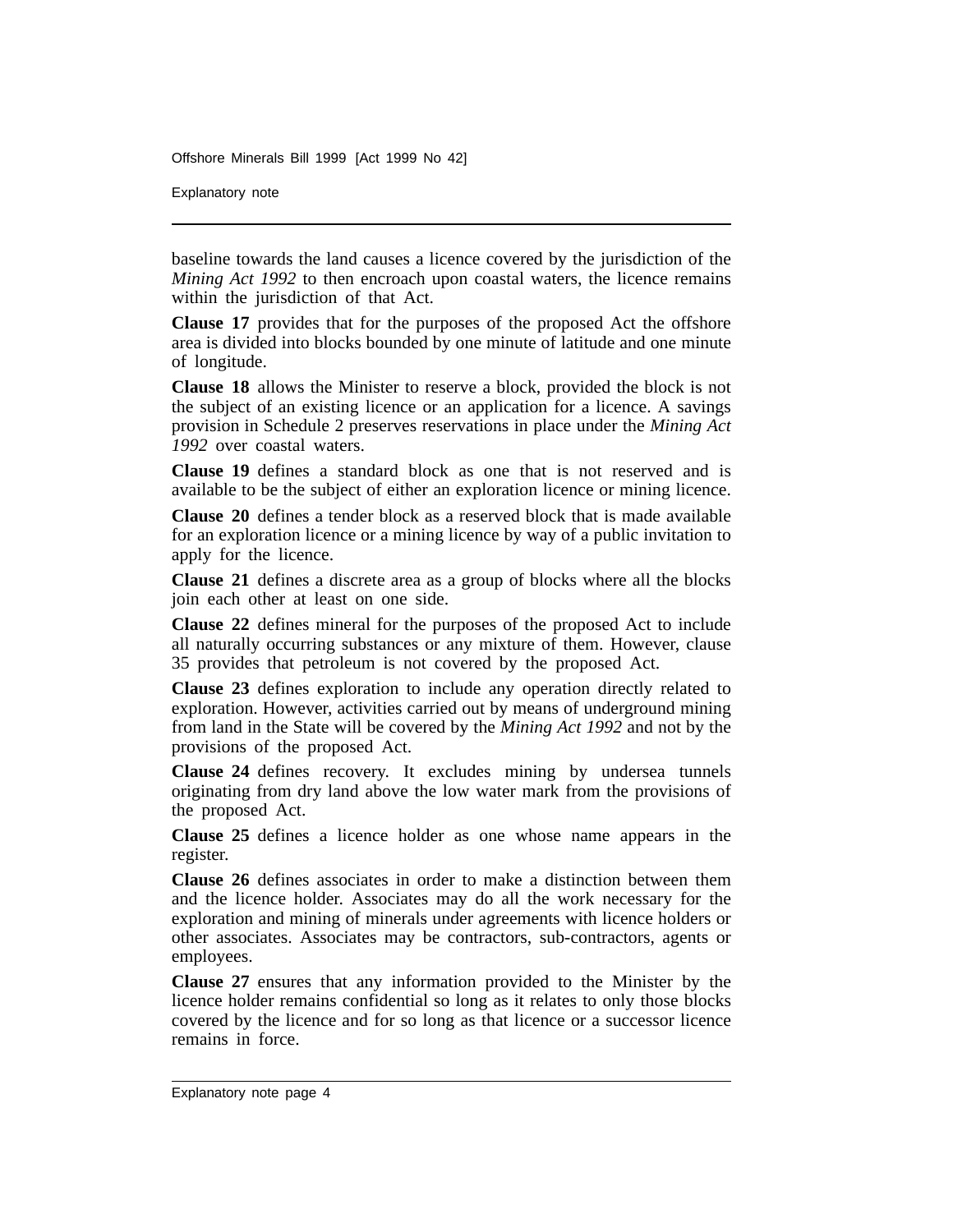Explanatory note

**Clause 28** ensures that any material recovered as a sample which is provided by the licence holder to the Minister remains confidential so long as it relates to only those blocks covered by the licence and for so long as that licence or a successor licence remains in force.

## **Part 1.3 Administration of the Commonwealth–State offshore area**

**Clause 29** defines certain terms for the purposes of the proposed Part. *Commonwealth–State offshore area* has the same meaning as in the Commonwealth Act. The Commonwealth–State offshore area is the offshore area seaward of the 3 nautical mile limit.

**Clause 30** provides for the Minister to perform duties as a member of the Joint Authority, or as the Designated Authority in Commonwealth waters under the Commonwealth Act.

**Clause 31** provides for an officer or temporary employee (within the meaning of the *Public Sector Management Act 1988*) with delegated authority under the Commonwealth Act to perform those duties under that Act.

**Clause 32** (Number not used to maintain uniformity with corresponding sections in the Commonwealth Act.)

**Clause 33** (Number not used to maintain uniformity with corresponding sections in the Commonwealth Act.)

**Clause 34** (Number not used to maintain uniformity with corresponding sections in the Commonwealth Act.)

## **Part 1.4 Application of this Act**

**Clause 35** provides that petroleum is not covered by the proposed Act.

**Clause 36** (Number not used to maintain uniformity with corresponding sections in the Commonwealth Act.)

**Clause 37** makes the proposed Act applicable to all natural persons whether or not they are Australian citizens or New South Wales residents, and to all corporations whether or not they are incorporated or carrying out business in New South Wales.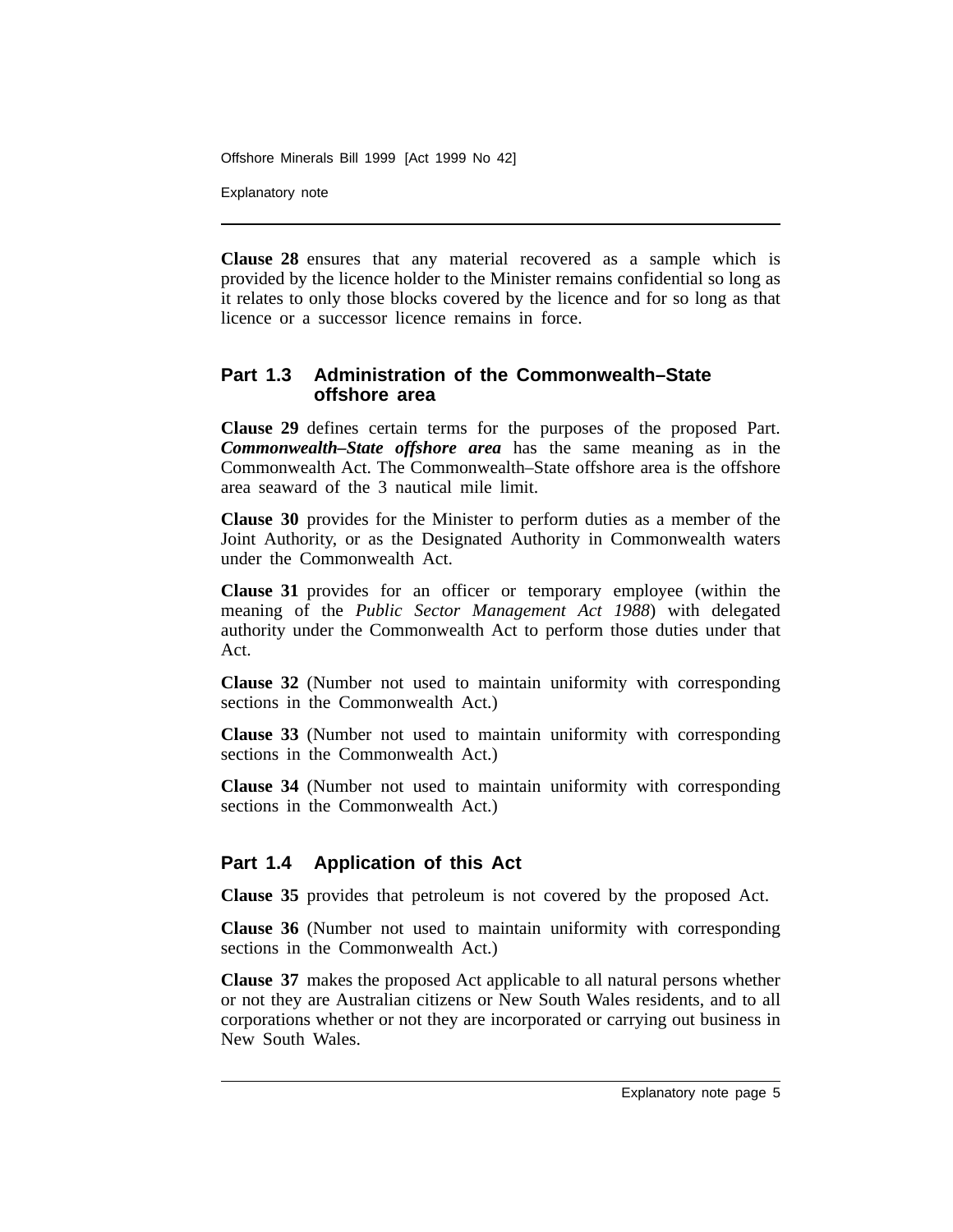Explanatory note

# **Chapter 2 Regulation of offshore exploration and mining**

## **Part 2.1 General**

**Clause 38** provides that all offshore mineral activity is prohibited unless authorised according to the provisions of the proposed Act.

**Clause 38A** provides that offshore exploration or mining activities may not be carried out in aquatic reserves or areas subject to fishing closures under the *Fisheries Management Act 1994* without the consent of the Minister administering the proposed Act.

**Clause 39** outlines the five licences and consents which may be granted, their respective purposes and the sequence in which they may be used. The five licences and consents are exploration licences, retention licences, mining licences, works licences and special purpose consents.

**Clause 40** outlines the steps that must be taken before a licence becomes fully effective.

**Clause 41** allows the Minister to determine the form and manner in which an application for a licence is to be made.

**Clause 42** provides that minerals recovered under a licence other than a works licence or a special purpose consent are the property of the licence or consent holder.

**Clause 43** deals with the effect of the grant of a licence or special purpose consent on native title.

**Clause 44** provides that a licence holder must not interfere with the rights of other persons who may be lawfully in the area including any native title rights and interests.

## **Part 2.2 Exploration licences**

## **Division 1 General**

**Clause 45** provides that an exploration licence may be granted for blocks that are open for exploration or blocks that have been previously reserved and which have been released for tender.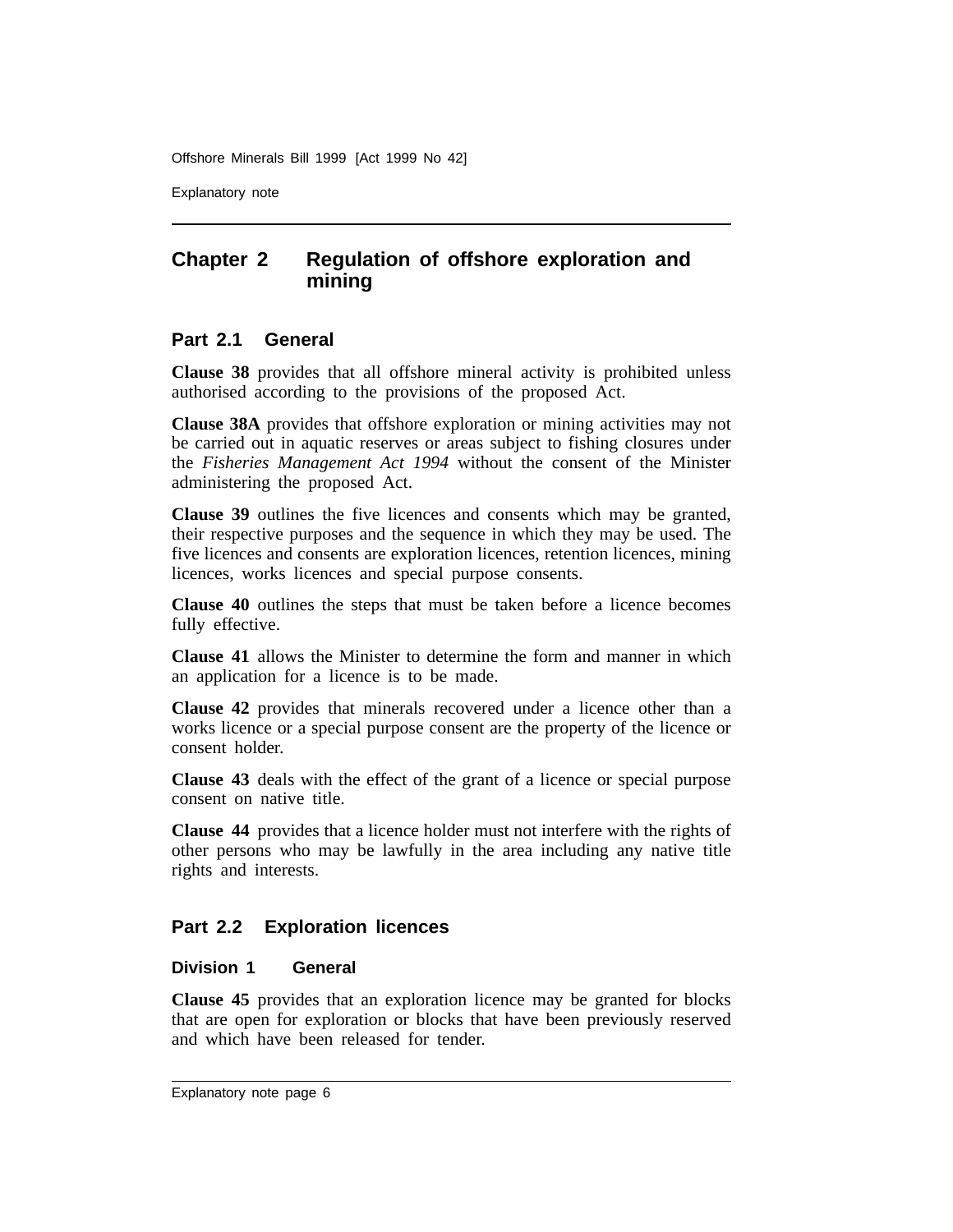Explanatory note

**Clause 46** provides for what a licence holder can or cannot do under a licence. The licence authorises its holder (subject to compliance with conditions and all other legal requirements) to explore the licence area for all minerals except those specifically excluded or for minerals specified in the licence. It also allows the licence holder to recover samples and carry out associated activities.

**Clause 47** provides that no compensation is payable because of the cancellation or non-renewal of an exploration licence by the Minister.

**Clause 48** provides that any rights conferred by an exploration licence may be suspended in the public interest. It also sets out the procedures the Minister must follow if the Minister decides to suspend the licence. They may be later restored and the licence holder must be informed of both events in writing.

**Clause 49** provides that compensation must be paid by the State to a licence holder if property is acquired as a result of the suspension of exploration licence rights.

## **Division 2 Application for and grant of exploration licence over standard blocks**

**Clause 50** provides that a person may apply for an exploration licence to cover one or more vacant blocks provided they form one discrete area up to a maximum size of 500 blocks.

**Clause 51** outlines the various circumstances under which a block can be excluded from being available for an application for an exploration licence.

**Clause 52** allows a person to apply to the Minister for a determination to enable him or her to apply for an exploration licence over an area covered by an excluded block.

**Clause 53** allows a person to apply for and the Minister to consider an exploration licence application covering more than one discrete area. It is possible that some applications lodged around the same period may be for overlapping areas. This provision gives the Minister the discretion to grant an exploration licence to cover up to three discrete areas if the severance of the area is caused by the grant of a prior application.

**Clause 54** outlines the manner in which an application for an exploration licence is to be made, as well as the details to be included in the application.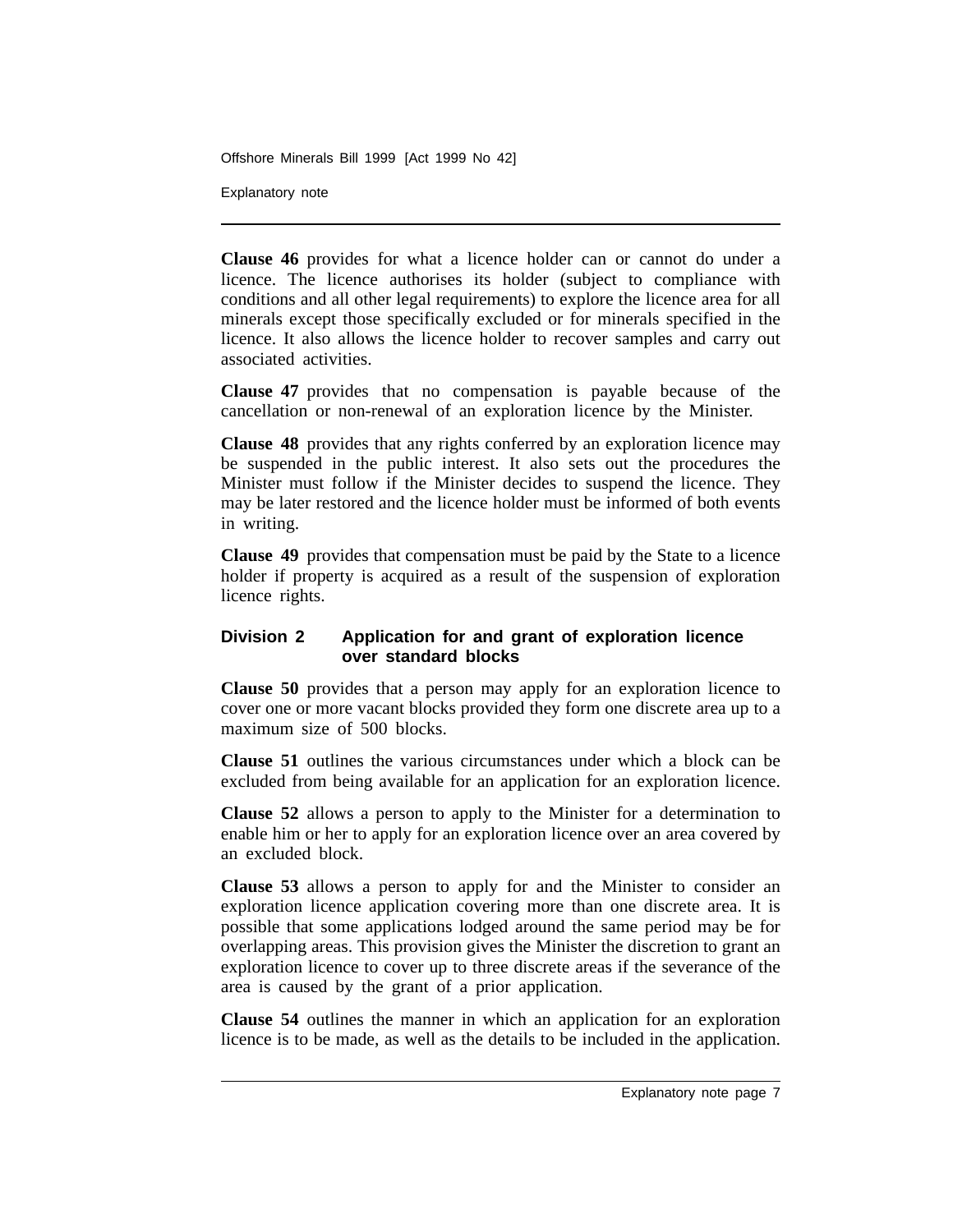Explanatory note

**Clause 55** provides that an application for an exploration licence is not invalid if it includes a block that is not available. The clause allows the application to be considered in relation to those remaining blocks that are available.

**Clause 56** provides that a licence application fee must be paid. The fee is determined by the Minister with the concurrence of the Treasurer and is generally not refundable except in special circumstances where it may be refunded in whole or in part.

**Clause 57** requires applicants to advertise the details of their application for an exploration licence and invite comments on the application which should be sent to the Minister within 30 days.

**Clause 58** ensures that as a general rule, all exploration licence applications will be considered on a "first come, first considered" basis. The exception to this rule will be where applications for substantially the same area have been received close together in time. On such occasions, ballots will be used to determine the priority as to which application will be considered first. The conduct of such ballots and the rules for determining what constitutes close together in time will be specified in the regulations.

**Clause 59** allows the Minister to discuss the shape of the total area comprising a number of blocks sought by an applicant for an exploration licence. Following the discussion, the Minister, with the agreement of the applicant, may change the shape of the area in the application.

**Clause 60** requires applicants to advertise the details of their revised application.

**Clause 61** empowers the Minister to request further information about the licence application. The information in the application may be deficient in some aspects or may require further elaboration.

**Clause 62** (Number not used to maintain uniformity with corresponding sections in the Commonwealth Act.)

**Clause 63** enables the Minister to grant a provisional exploration licence which becomes final upon the applicant paying the prescribed rental fee and accepting certain other conditions.

**Clause 64** (Number not used to maintain uniformity with corresponding sections in the Commonwealth Act.)

**Clause 65** requires that the licence must specify the area, the term and the conditions of the licence.

Explanatory note page 8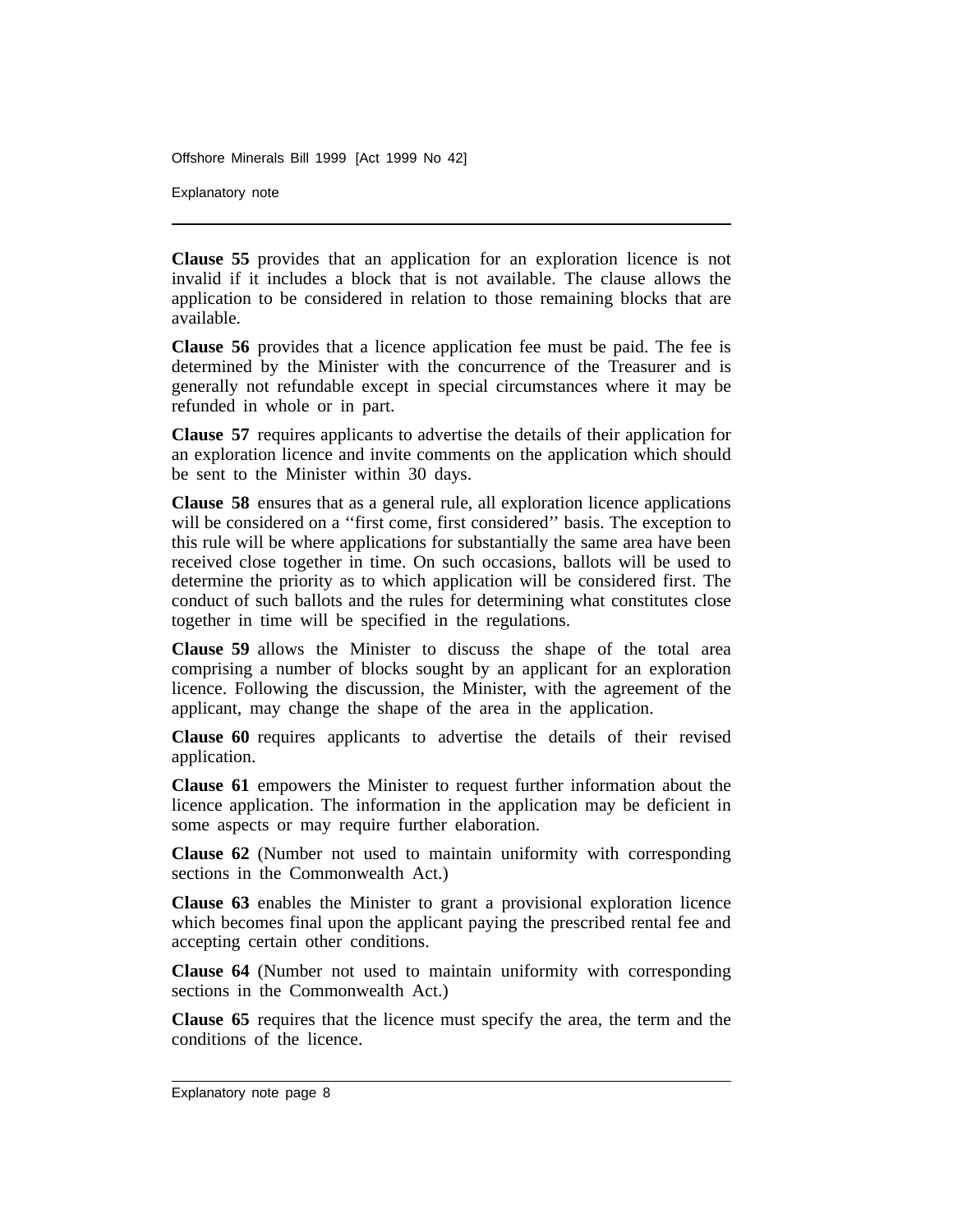Explanatory note

**Clause 66** requires the successful applicant to be given the licence which contains the terms and conditions of the provisional grant and a notice of any security deposit and any fees due. The provisional licence will lapse if the applicant does not confirm that the applicant wishes the provisional grant to be made final and if the applicant does not pay the security and all fees associated with the licence.

**Clause 67** allows the provisional licence holder to request, within 30 days of receiving a written notice of a provisional grant of an exploration licence, an amendment to a condition of the provisional licence. The Minister may amend that condition or any other condition of the licence.

**Clause 68** allows the provisional licence holder to request within 30 days of receiving a written notice of a provisional grant of an exploration licence, an amendment of the security requirement. The Minister may amend the security requirement.

**Clause 69** provides for the payment of fees and the confirmation of grant to be deferred to allow time for any conditions or security requirements to be amended, if thought necessary.

**Clause 70** sets out the final formal step (subject to registration) in the grant of an exploration licence. The grant becomes final on the applicant paying the required fees, lodging appropriate security and confirming in writing acceptance of the grant. If the confirmation of the grant is made after any amendments to the conditions or security requirements during the payment extension period, the date of the confirmed grant remains the date of the original conditional grant.

**Clause 71** ensures that the conditions specified in the licence become legally binding on the licence holder.

**Clause 72** provides that a provisional grant of an exploration licence lapses if acceptance and payment of relevant fees and securities are not made within 30 days or, if an extension is granted, within the extended period.

## **Division 3 Application for and grant of exploration licence over tender block**

**Clause 73** requires the Minister to determine the amount of security that will be required to be lodged, the conditions of the licence and the procedures that the Minister will adopt in allocating the licence.

**Clause 74** enables the Minister to invite applications to be lodged within a specified time frame for the grant of an exploration licence over a reserved area.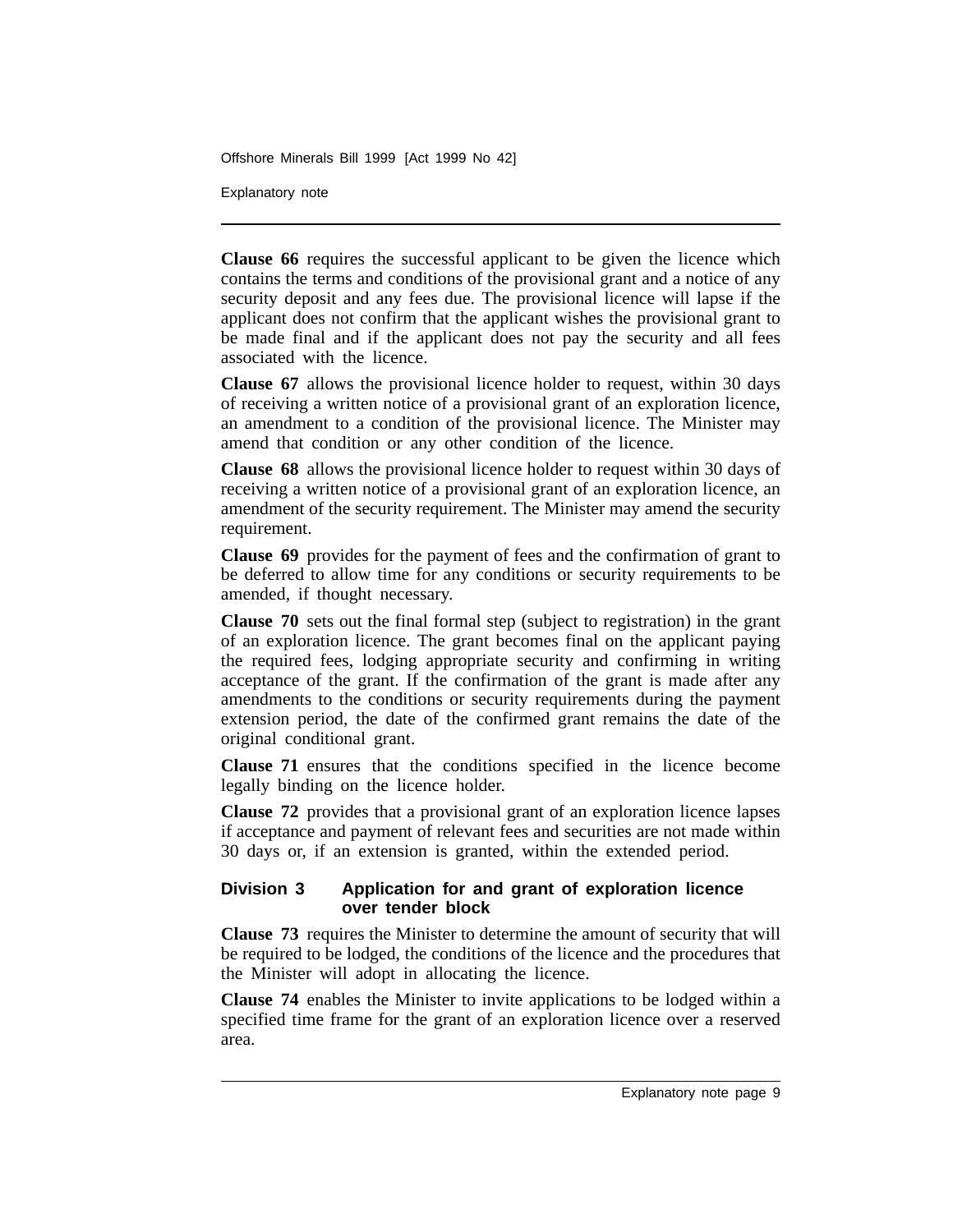Explanatory note

**Clause 75** requires the Minister to publicly specify the criteria the applicants will need to meet and the procedures the Minister will use in selecting the successful applicant. It also limits the size of an exploration licence to 500 blocks.

**Clause 76** provides that a person may apply for an exploration licence according to the public notice of invitation.

**Clause 77** outlines the manner in which an application for an exploration licence is to be made, as well as the details to be included in the application.

**Clause 78** requires an application fee to be paid. The fee is to be determined by the Minister with the concurrence of the Treasurer and is generally not refundable except in special circumstances where it may be refunded in whole or in part.

**Clause 79** allows the Minister to request further information in relation to the application which may be thought necessary to assist in the consideration of the application.

**Clause 80** (Number not used to maintain uniformity with corresponding sections in the Commonwealth Act.)

**Clause 81** enables the Minister to grant a provisional exploration licence subject to the procedures advertised in the public tender notice being observed.

**Clause 82** (Number not used to maintain uniformity with corresponding sections in the Commonwealth Act.)

**Clause 83** requires the successful applicant to be advised in writing of the terms and conditions of the provisional grant of the exploration licence which will expire if they are not met.

**Clause 84** sets out the final formal step in the grant of an exploration licence. The grant becomes final (subject to registration) on the applicant paying the required fee, lodging appropriate security and confirming in writing acceptance of the grant.

**Clause 85** ensures that the conditions specified in the licence become legally binding on the licence holder.

**Clause 86** provides that a provisional grant of an exploration licence lapses if it is not properly accepted.

**Clause 87** allows the Minister, if there is more than one application as a result of the tender process, to provisionally grant an exploration licence to the next best applicant should the first chosen licence holder allow the provisional licence to lapse.

Explanatory note page 10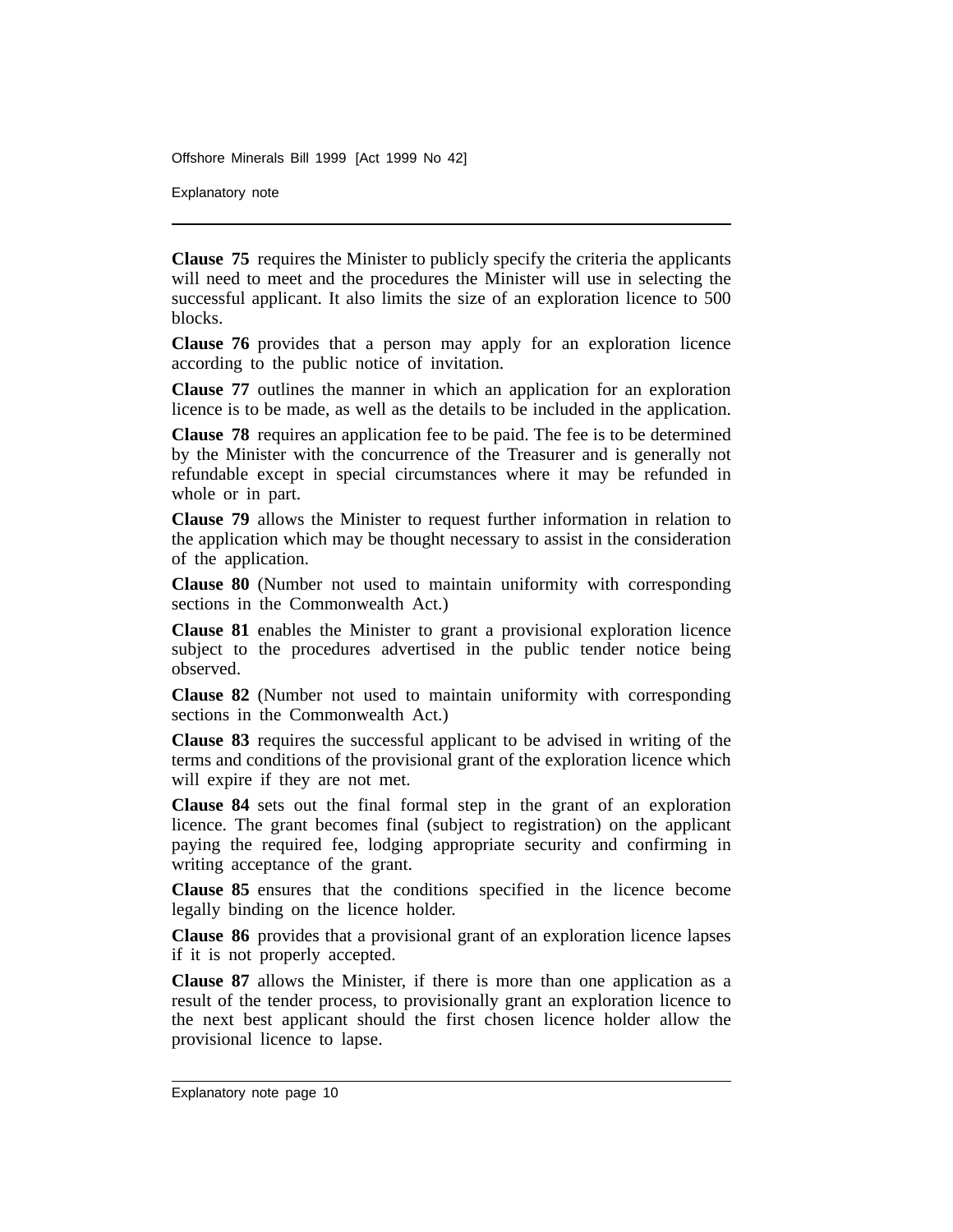Explanatory note

## **Division 4 Duration of exploration licence**

**Clause 88** provides that the term of an exploration licence is four years. The date of the provisional grant is when the licence commences and it is that date that determines the expiry date. However, the licence does not come into effect until it is registered.

**Clause 89** provides that the term of a renewal is two years, and the maximum number of renewals is three. This clause, taken together with clause 88, ensures that the maximum period of an exploration licence is ten years.

**Clause 90** empowers the Minister to extend the term of an exploration licence by the same period as licence rights have been suspended.

**Clause 91** allows an exploration licence to continue in force until the Minister either grants or refuses a renewal.

**Clause 92** allows an exploration licence to continue until the Minister grants or refuses a retention licence or a mining licence applied for by way of conversion.

**Clause 93** allows an existing exploration licence to remain in force beyond its due expiry date so that any application for an extension can be considered by the Minister.

**Clause 94** covers the situation where an exploration licence holder has not been able to complete the holder's exploration program during the maximum time allowed because of circumstances beyond the holder's control. In this situation, the licence holder can ask for extra time to compensate for the time lost and thus complete the original exploration program.

**Clause 95** requires the Minister to extend the licence term if the Minister is satisfied that unforeseen circumstances did affect the exploration program. The Minister may attach conditions to the extension and there are restrictions on the term of the extension.

**Clause 96** allows a licence holder to request a licence extension in circumstances other than those outlined in clause 94, that is, for circumstances other than those beyond the holder's control such as suspension of licence conditions or exemptions from licence conditions.

**Clause 97** empowers the Minister to grant a licence extension and to impose whatever conditions the Minister thinks appropriate.

**Clause 98** provides that the applicant is to be advised in writing of the grant or refusal of an extension, and of any conditions that may be attached to it.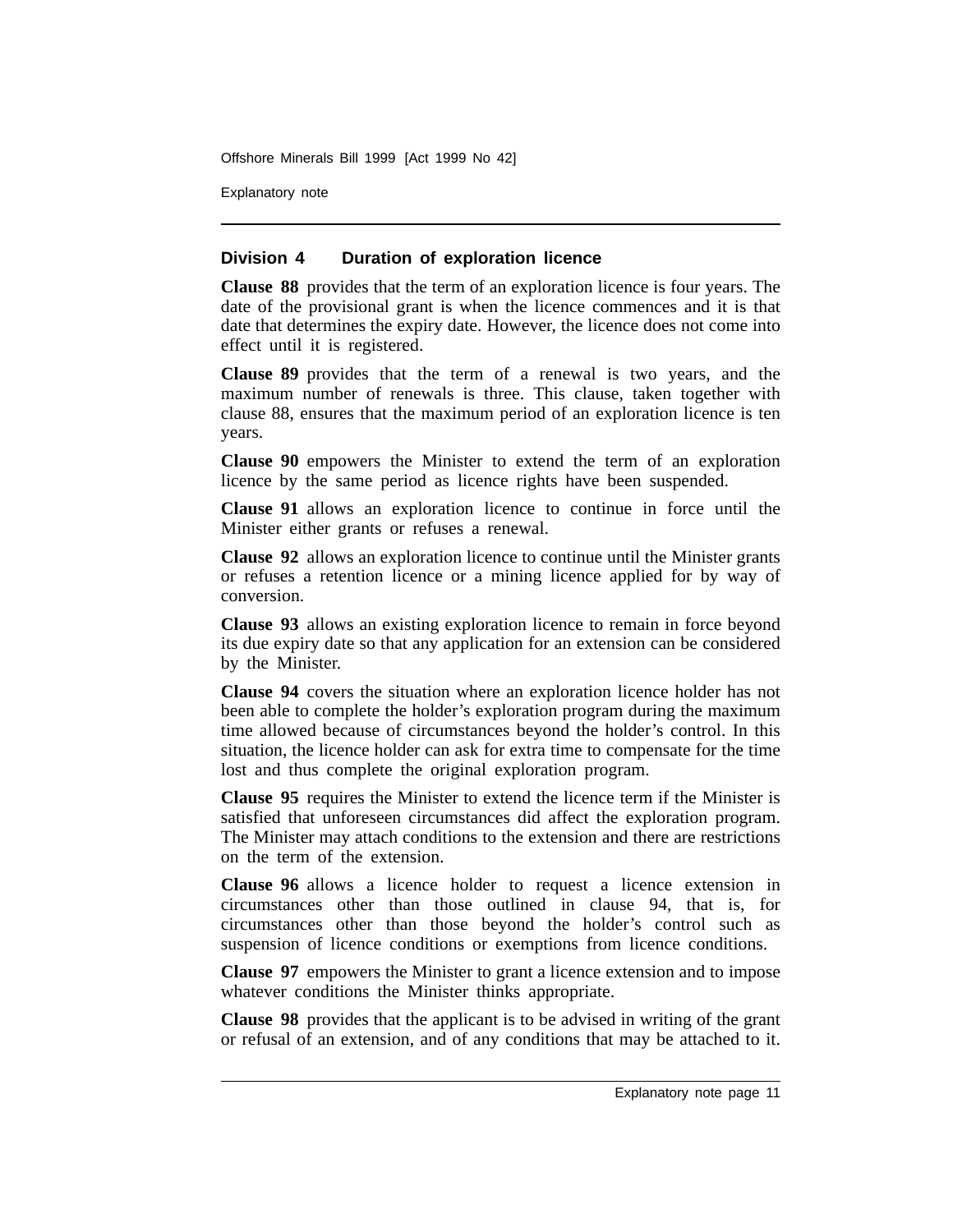Explanatory note

## **Division 5 Voluntary surrender of part of exploration licence area**

**Clause 99** allows a licence holder to voluntarily surrender some of the area covered by a licence if the remaining portion forms a discrete area.

**Clause 100** requires the consent of the Minister before a licence holder can surrender blocks leaving two or three discrete areas. This allows the Minister the opportunity to examine the proposed surrender so as to avoid undue fragmentation of the remaining title area and prevent the licence holder from encircling or closing off small pockets so as to make it difficult or uneconomic for another applicant to explore such areas. If the Minister does not agree, then consultations can proceed to decide on the final shape of the areas to be surrendered. In the event of agreement, the applicant is to be advised in writing.

## **Division 6 Application for and grant of renewal of exploration licence**

**Clause 101** allows for an exploration licence holder to lodge an application to renew the licence.

**Clause 102** specifies that an application to renew an exploration licence must be made at least 30 days before the licence expires. It also allows the Minister discretion to accept a later application if the circumstances warrant it.

**Clause 103** outlines the manner in which an application for an exploration licence is to be made, as well as the details to be included in the application.

**Clause 104** provides that the licence area must be reduced by 50% for each renewal. If a renewal is sought for more than one discrete area, then the application must not exceed 3 discrete areas. The clause also gives the Minister the discretion to reduce the mandatory reduction in the licence area to less than 50% if the Minister thinks that circumstances warrant it.

**Clause 105** empowers the Minister to request further information about the licence renewal application which may be thought necessary to assist in the consideration of the renewal application.

**Clause 106** requires an application fee to be paid. The fee is to be determined by the Minister with the concurrence of the Treasurer and is generally not refundable except in special circumstances where it may be refunded in whole or in part.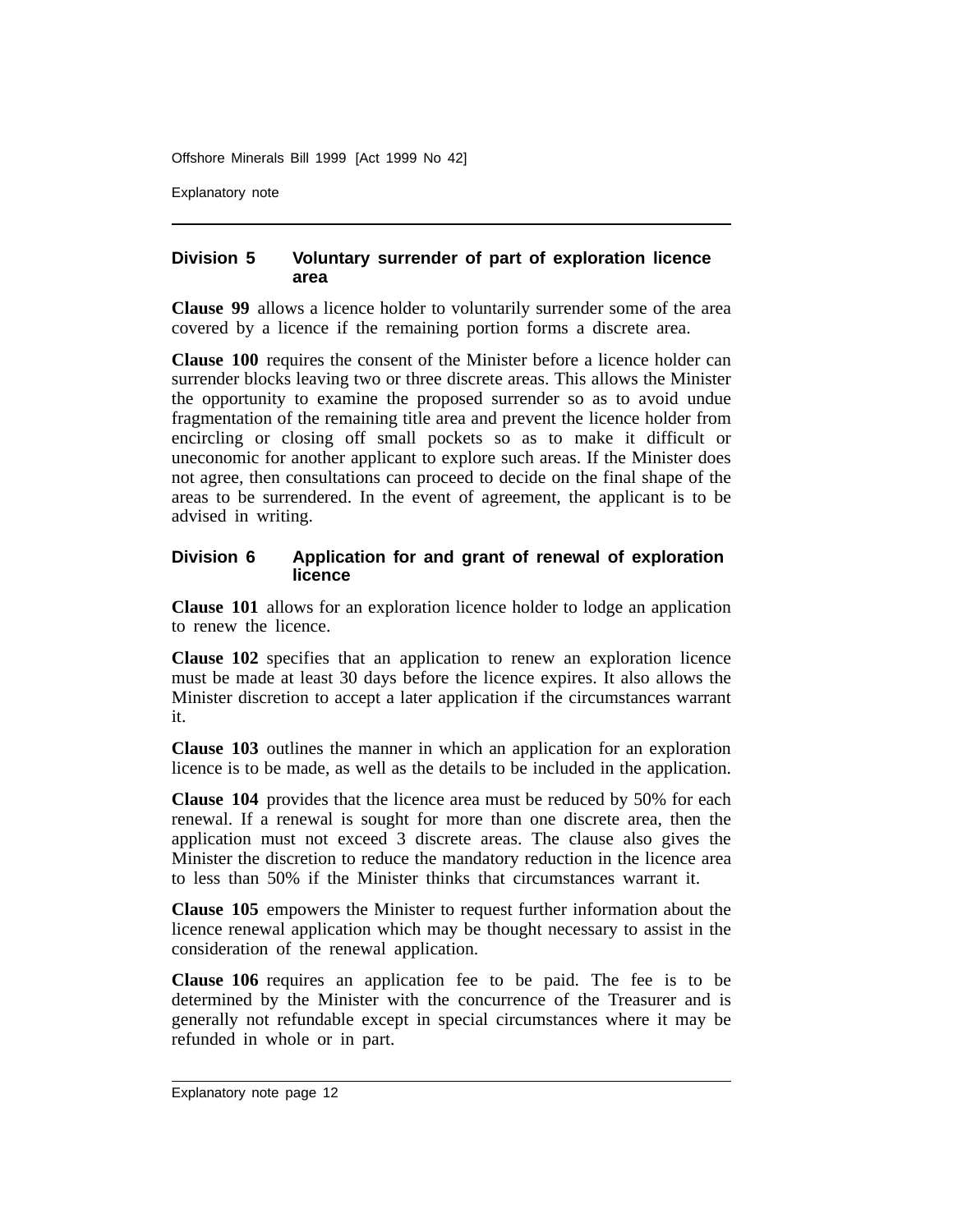Explanatory note

**Clause 107** (Number not used to maintain uniformity with corresponding sections in the Commonwealth Act.)

**Clause 108** sets out the circumstances under which the Minister must provisionally renew an exploration licence.

**Clause 109** (Number not used to maintain uniformity with corresponding sections in the Commonwealth Act.)

**Clause 110** sets out the details that the Minister must provide in the written notice of provisional renewal to the applicant.

**Clause 111** allows the provisional licence holder to request an amendment of the conditions within 30 days of receiving a written notice of a provisional grant. It also provides that the Minister may amend the conditions and confirm this to the licence holder in writing.

**Clause 112** allows the provisional licence holder to request an amendment of any security requirements within 30 days of receiving a written notice of a provisional grant. It also provides that the Minister may amend the security requirements and confirm this to the licence holder in writing.

**Clause 113** provides for the payment of fees to be deferred to allow time for any conditions or security requirements to be amended if thought necessary.

**Clause 114** sets out the final formal step in the grant of a renewal of an exploration licence. The renewal becomes final (subject to registration) on the applicant paying the required fees, lodging appropriate security and confirming in writing the acceptance of the grant.

**Clause 115** ensures that the conditions of the licence become legally binding on the licence holder.

**Clause 116** provides that a provisional grant of a renewal of an exploration licence lapses if it is not properly accepted.

## **Division 7 Obligations associated with exploration licence**

**Clause 117** outlines the sources of the obligations associated with an exploration licence. In addition, the clause provides that where there is more than one shareholder in an exploration licence, each shareholder will be held responsible for all obligations of the licence in the event of failure by any one of them to meet their obligations.

**Clause 118** enables an exploration licence to be granted subject to such conditions as the Minister thinks fit.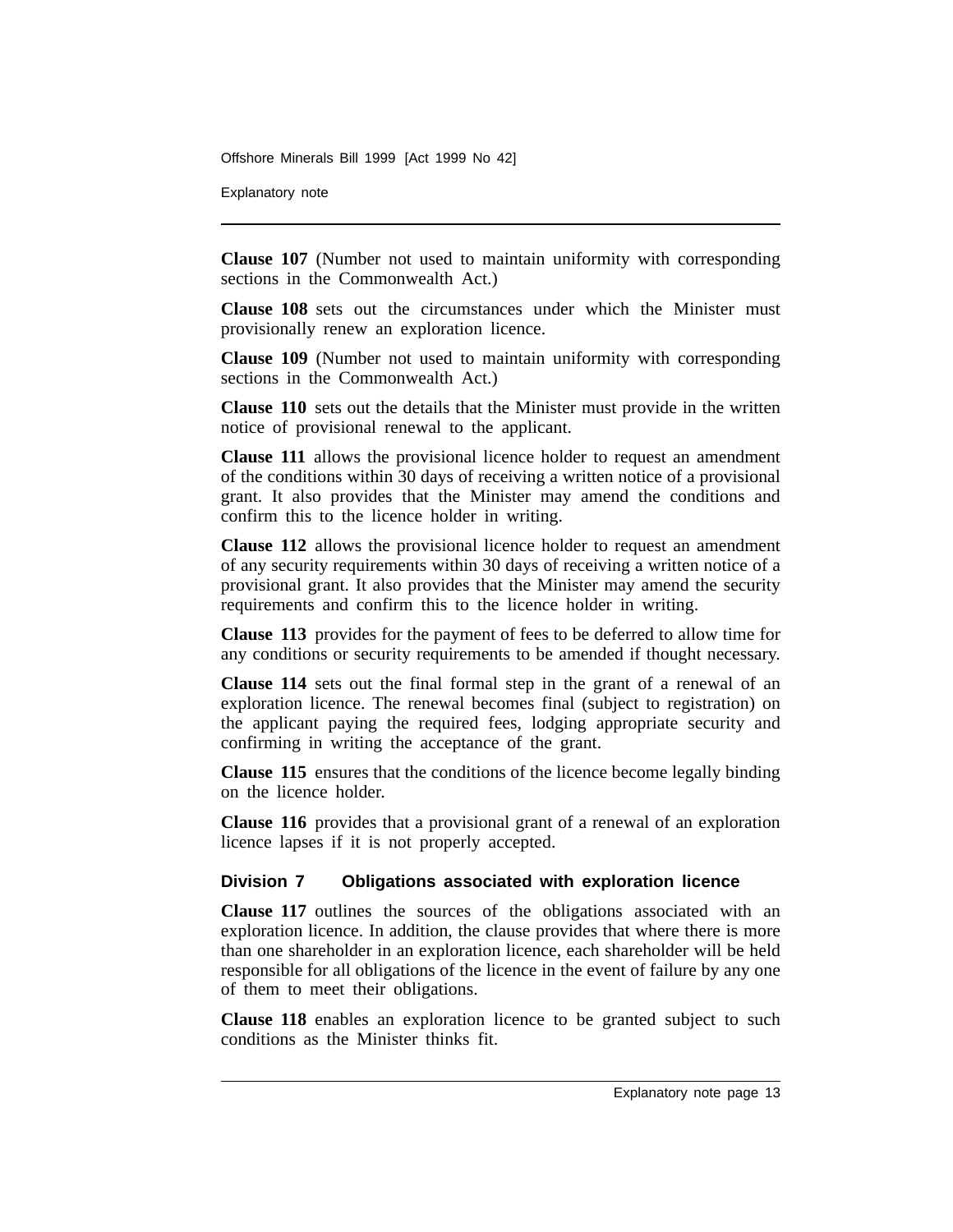Explanatory note

**Clause 119** prevents the payment of money being required by way of condition, apart from a penalty or lodgment of security.

**Clause 120** enables the Minister to vary any of the conditions of the licence in any of the circumstances specified.

**Clause 121** enables the Minister to suspend any of the conditions of the licence or exempt the licence holder from any of the conditions in any of the circumstances specified.

**Clause 122** frees a licence holder from complying with the licence conditions for the duration of any suspension of the licence.

**Clause 123** requires exploration operations to be carried out at a standard accepted in the industry. The clause also imposes on the operator the responsibility of securing the safety, health, and welfare of individuals engaged in the licence area. It also requires the operator to maintain in good condition and repair all structures, equipment and other property in the licence area which are used in connection with the operations. All structures, plant and equipment that are not, or are no longer, going to be used are to be removed from the operations area.

**Clause 124** empowers the Minister to require the licence holder to maintain, and provide when required, any records or samples resulting from exploration activities.

**Clause 125** requires the licence holder to allow inspectors access to the holder's operations and records.

#### **Division 8 Expiry of exploration licence**

**Clause 126** outlines the circumstances when a licence expires.

**Clause 127** allows the licence holder to surrender the licence.

**Clause 128** provides that an existing exploration licence covering the same area as a newly granted retention licence automatically expires to the extent of the overlapping blocks. This is to ensure that no area is covered by more than one licence.

**Clause 129** provides that an existing exploration licence covering the same area as a newly granted mining licence automatically expires to the extent of the overlapping blocks. This is to ensure that no area is covered by more than one licence.

**Clause 130** outlines the circumstances under which a licence may be cancelled. It gives the licence holder the opportunity to make submissions within a specified time or to take remedial action. It outlines the conditions the Minister must meet before proceeding with the cancellation.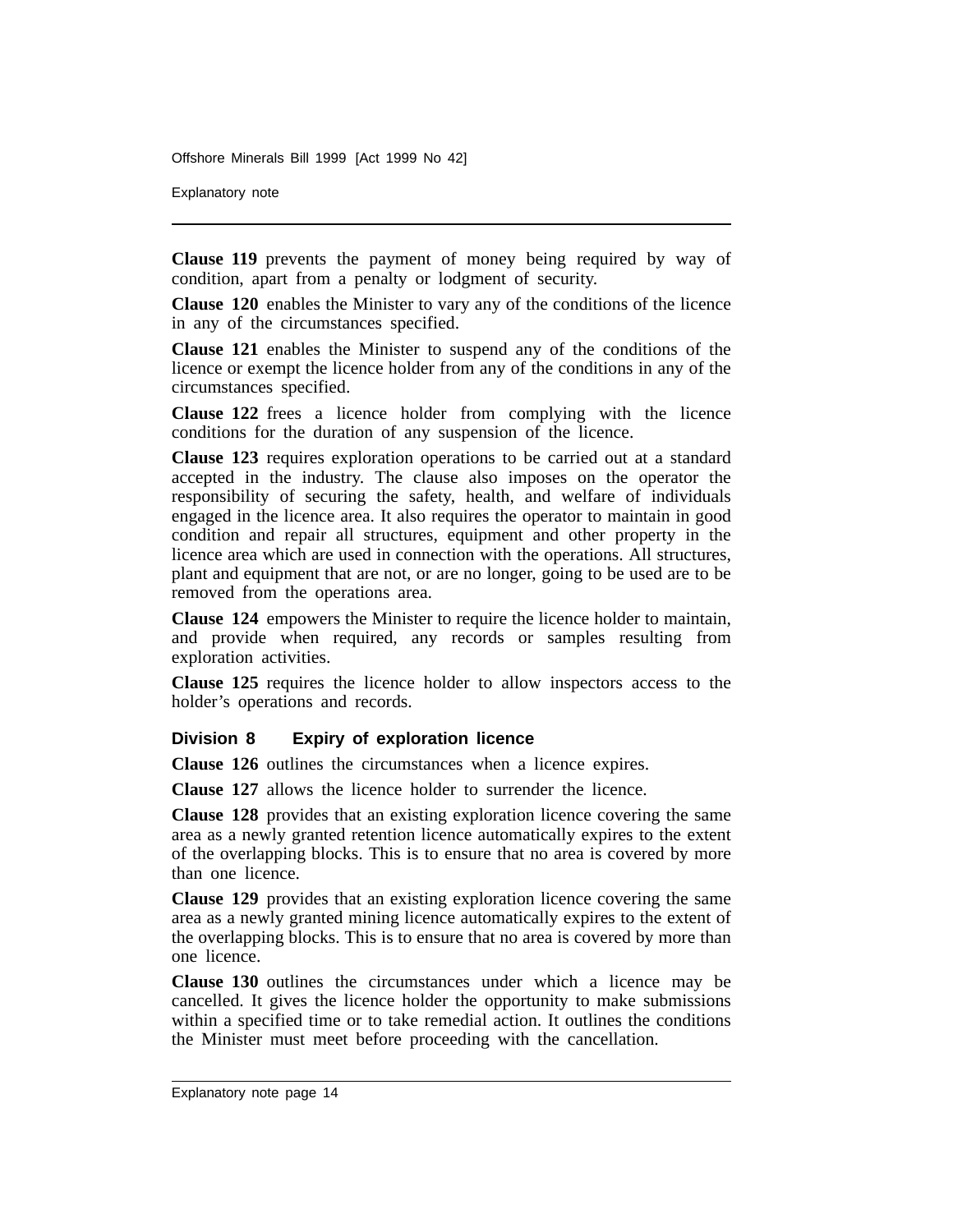Explanatory note

**Clause 131** provides that any outstanding obligations must be discharged by the licence holder after the expiry of the licence no matter what the circumstances were which gave rise to the termination.

## **Part 2.3 Retention licences**

## **Division 1 General**

**Clause 132** provides for the grant of a retention licence and the accompanying note outlines the reasons for the licence.

**Clause 133** outlines what a licence holder can or cannot do under a retention licence. It also prohibits using the licence for recovery of minerals for commercial purposes. This is to ensure that the licence holder applies for a mining licence should the licence holder wish to commence commercial operations.

**Clause 134** provides that no compensation is payable because of the cancellation or non-renewal of a retention licence by the Minister.

**Clause 135** provides that any rights conferred by a retention licence may be suspended if the Minister is satisfied it is in the public interest to do so. It also sets out the procedures the Minister must follow if the Minister decides to suspend the licence. It may be later restored and the licence holder must be informed in writing of both events as they occur.

**Clause 136** provides that compensation must be paid by the State to a licence holder if property is acquired as a result of the suspension of retention licence rights.

## **Division 2 Application for and grant of retention licence**

**Clause 137** provides that a holder of an existing exploration licence may apply for a retention licence covering a group of blocks and each must form a discrete area up to a maximum of 20 blocks.

**Clause 138** outlines the manner in which an application for a retention licence is to be made, as well as the details to be included in the application.

**Clause 139** requires an application fee to be paid. The fee is to be determined by the Minister with the concurrence of the Treasurer and is generally not refundable except in special circumstances where it may be refunded in whole or in part.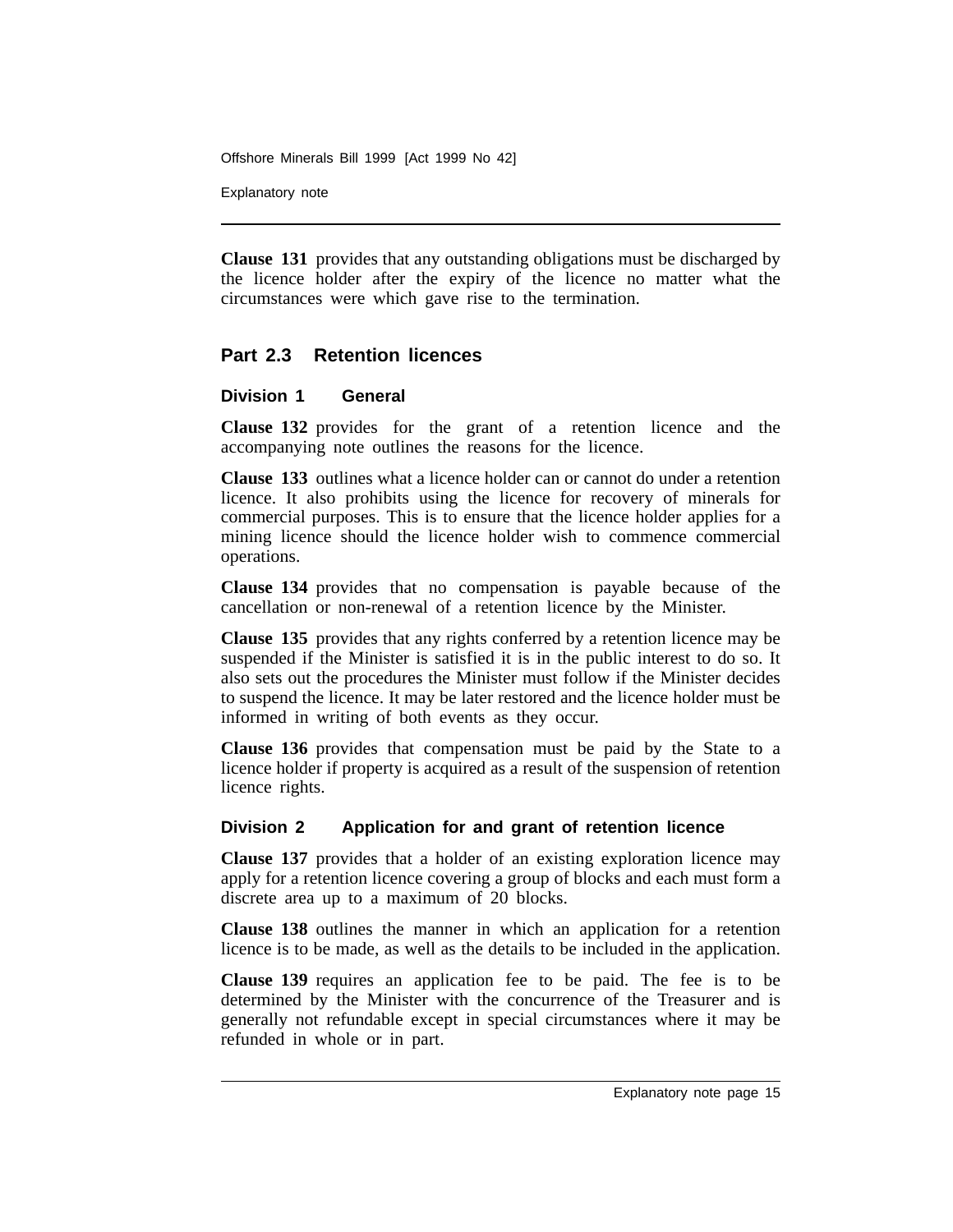Explanatory note

**Clause 140** provides that the applicant must advertise the details of the application for a retention licence and invite comments which should be lodged with the Minister within 30 days.

**Clause 141** empowers the Minister to request further information about the licence application.

**Clause 142** (Number not used to maintain uniformity with corresponding sections in the Commonwealth Act.)

**Clause 143** gives the Minister a discretion to grant or refuse a retention licence.

**Clause 144** (Number not used to maintain uniformity with corresponding sections in the Commonwealth Act.)

**Clause 145** outlines the various grounds on which a retention licence may be granted.

**Clause 146** details what the licence must include and limits the term of the licence to 5 years. The licence may specify what activities are authorised by the licence.

**Clause 147** requires the successful applicant to be given the licence which contains the terms and conditions of the provisional grant and a notice of any security deposit and any fees due. The provisional licence will lapse if the applicant does not confirm that the applicant wishes the provisional grant to be made final and if the applicant does not pay the security and all fees associated with the licence.

**Clause 148** allows the provisional licence holder to request an amendment to a condition of the provisional licence within 30 days of receiving a written notice of a provisional grant. It also provides that the Minister may amend the conditions and confirm this to the licence holder in writing.

**Clause 149** allows the provisional licence holder to request an amendment of the security requirement within 30 days of receiving a written notice of a provisional grant. It also provides that the Minister may amend the security requirement and confirm this to the licence holder in writing.

**Clause 150** enables the Minister to extend the primary payment period on the request of a provisional licence holder.

**Clause 151** sets out the final formal step in the grant of a retention licence. The grant becomes final (subject to registration) upon the applicant paying the required fees, lodging appropriate security and confirming in writing the acceptance of the grant.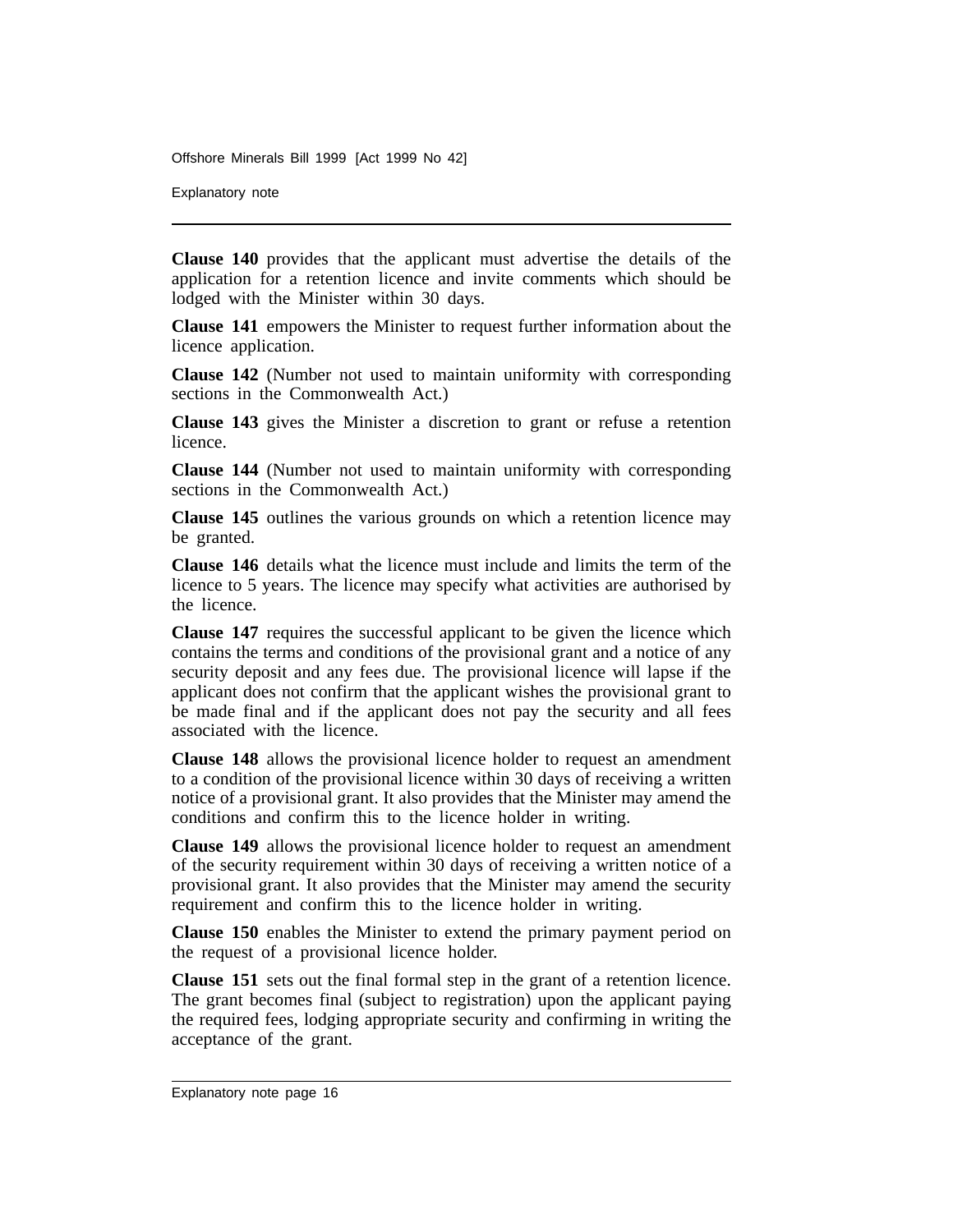Explanatory note

**Clause 152** ensures that the licence conditions become legally binding on the licence holder.

**Clause 153** provides that a provisional grant of a retention licence lapses if it is not properly accepted.

## **Division 3 Duration of retention licence**

**Clause 154** outlines the date of commencement and the initial term of a retention licence.

**Clause 155** specifies the date when the renewal of a retention licence comes into force and makes reference to clause 169 which provides that a renewal may not exceed 5 years.

**Clause 156** provides that where an application for renewal has been made, the initial retention licence continues in force even though it has expired. This will allow licence-related activities to continue until an application for a renewal is approved or refused by the Minister or not accepted by the applicant.

**Clause 157** allows a retention licence to continue until the Minister grants or refuses a mining licence.

## **Division 4 Voluntary surrender of part of retention licence area**

**Clause 158** allows a licence holder to voluntarily surrender some of the area covered by a licence if the remaining portion forms a discrete area.

## **Division 5 Application for and grant of renewal of retention licence**

**Clause 159** allows for an application to be made to renew a retention licence.

**Clause 160** specifies that an application to renew a retention licence must be made at least six months before the licence expires. It also allows the Minister discretion to accept a later application if the circumstances warrant it.

**Clause 161** outlines the manner in which an application for a retention licence is to be made, as well as the details to be included in the application.

**Clause 162** empowers the Minister to request further information about the licence renewal application.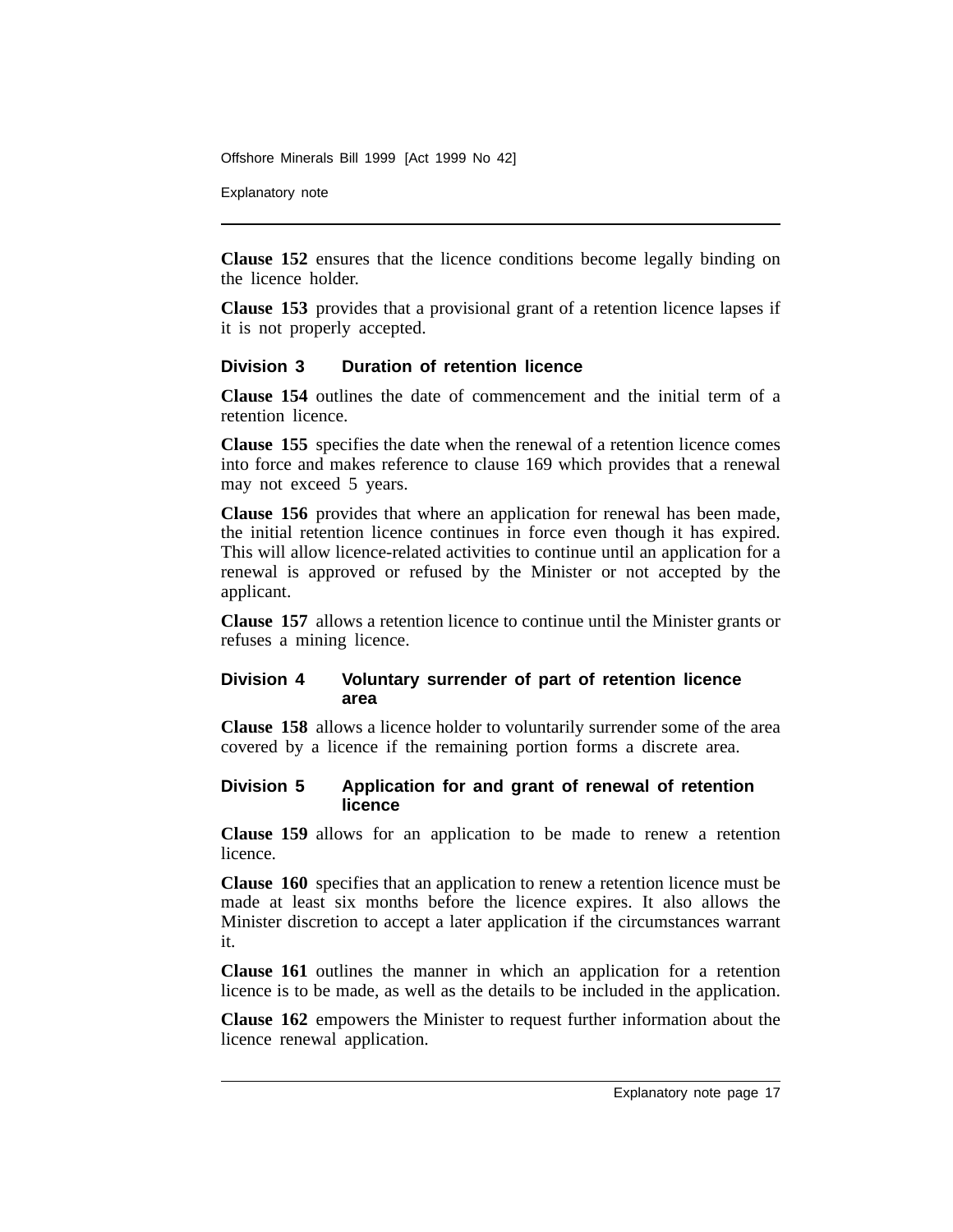Explanatory note

**Clause 163** requires an application fee to be paid. The fee is to be determined by the Minister with the concurrence of the Treasurer and is generally not refundable except in special circumstances where it may be refunded in whole or in part.

**Clause 164** (Number not used to maintain uniformity with corresponding sections in the Commonwealth Act.)

**Clause 165** provides that the Minister can provisionally renew or refuse a retention licence.

**Clause 166** (Number not used to maintain uniformity with corresponding sections in the Commonwealth Act.)

**Clause 167** empowers the Minister to take into account the applicant's past record in complying with the various legal, operational and administrative requirements under the proposed Act.

**Clause 168** specifies the procedures the Minister must follow if the Minister proposes to refuse an application for a renewal of a retention licence. The clause ensures that the applicant is given the opportunity to restate the applicant's case for a licence renewal.

**Clause 169** sets out the details that the Minister must provide in the written notice of provisional renewal to the applicant and specifies that the term of a renewal is not to be more than 5 years.

**Clause 170** allows the provisional licence holder to request an amendment of the licence conditions within 30 days of receiving a written notice of a provisional grant. It also provides that the Minister may amend the conditions and confirm this to the licence holder in writing.

**Clause 171** allows the provisional licence holder to request an amendment of the security requirement within 30 days of receiving a written notice of a provisional grant. It also provides that the Minister may amend the security requirement and confirm this to the licence holder in writing.

**Clause 172** provides for the payment of fees to be deferred to allow time for any conditions or security requirements to be amended, if thought necessary.

**Clause 173** sets out the final formal step in the grant of a renewal of a retention licence. The renewal becomes final (subject to registration) upon the applicant paying the required fees, lodging appropriate security and confirming in writing acceptance of the grant.

**Clause 174** ensures that the conditions of the licence are legally binding on the licence holder.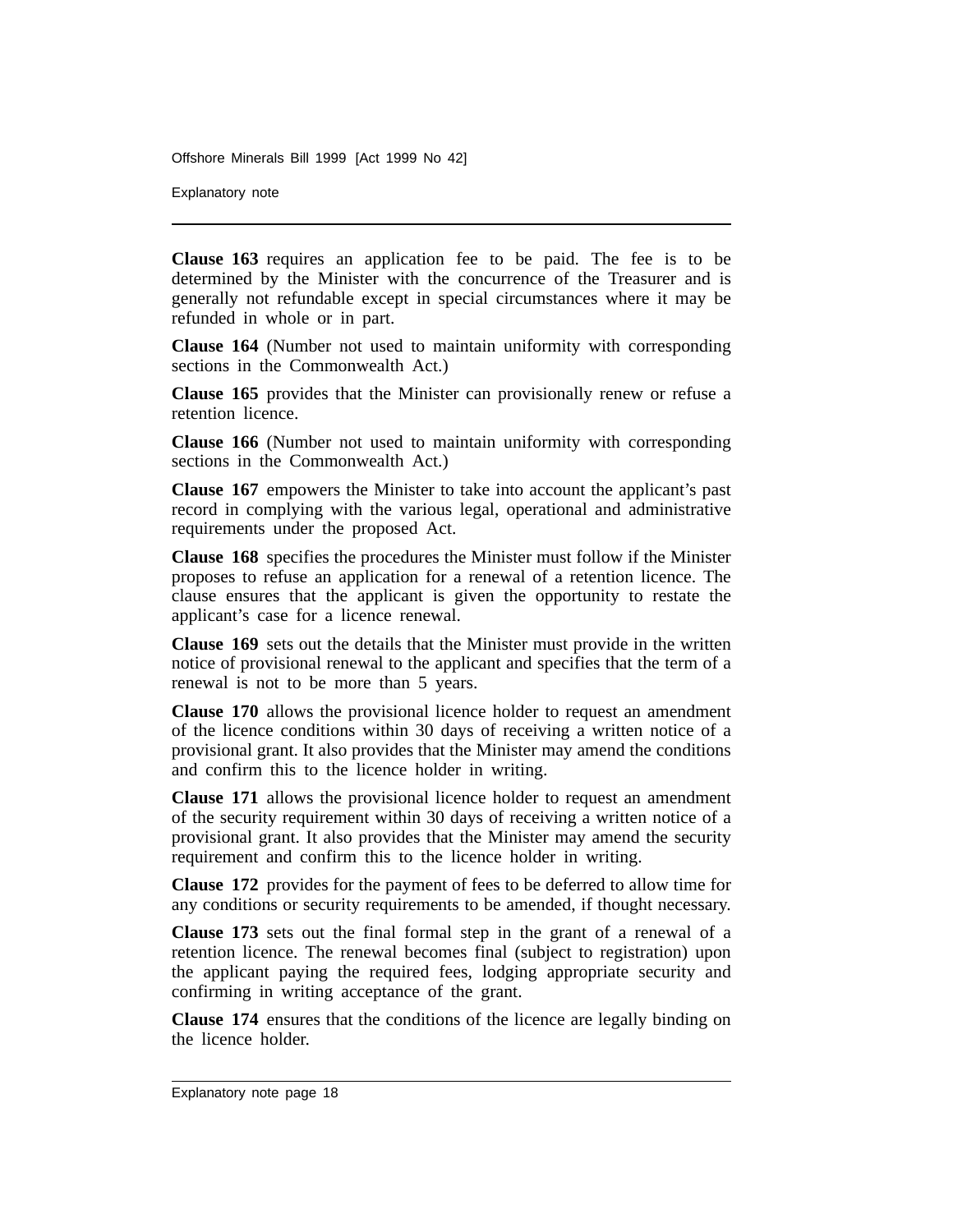Explanatory note

**Clause 175** provides that a provisional grant of a renewal of a retention licence lapses if payment is not made within 30 days or, if an extension is granted, within the extended period.

## **Division 6 Obligations associated with retention licence**

**Clause 176** outlines the sources of the obligations associated with a retention licence. In addition, the clause provides that where there is more than one shareholder in a retention licence, each shareholder will be held responsible for all obligations of the licence in the event of failure by any one of them to meet its obligations.

**Clause 177** enables a retention licence to be granted subject to such conditions as the Minister thinks fit.

**Clause 178** prevents the payment of money being required by way of a condition, apart from a penalty or lodgment of securities.

**Clause 179** enables the Minister to vary any of the conditions of the licence in any of the circumstances specified.

**Clause 180** enables the Minister to suspend any of the conditions of the licence or exempt the licence holder from any of the conditions in any of the circumstances specified.

**Clause 181** frees a licence holder from complying with the licence conditions for the duration of any suspension of the licence.

**Clause 182** imposes an obligation on the licence holder to notify changes in circumstances which significantly affect the long term viability of activities in the licence area.

**Clause 183** provides that operations are to be carried out at an acceptable industry standard. The clause also imposes on the operator the responsibility of securing the safety, health, and welfare of individuals engaged in the licence area. It also requires the operator to maintain in good condition and repair all structures, equipment and other property in the licence area which are used in connection with the operations. All structures, plant and equipment that are not, or are no longer going to be, used are to be removed from the operations area.

**Clause 184** empowers the Minister to require the licence holder to maintain, and provide when required, any records or samples resulting from exploration or development activities.

**Clause 185** provides that the licence holder must allow inspectors access to the holder's operations and records.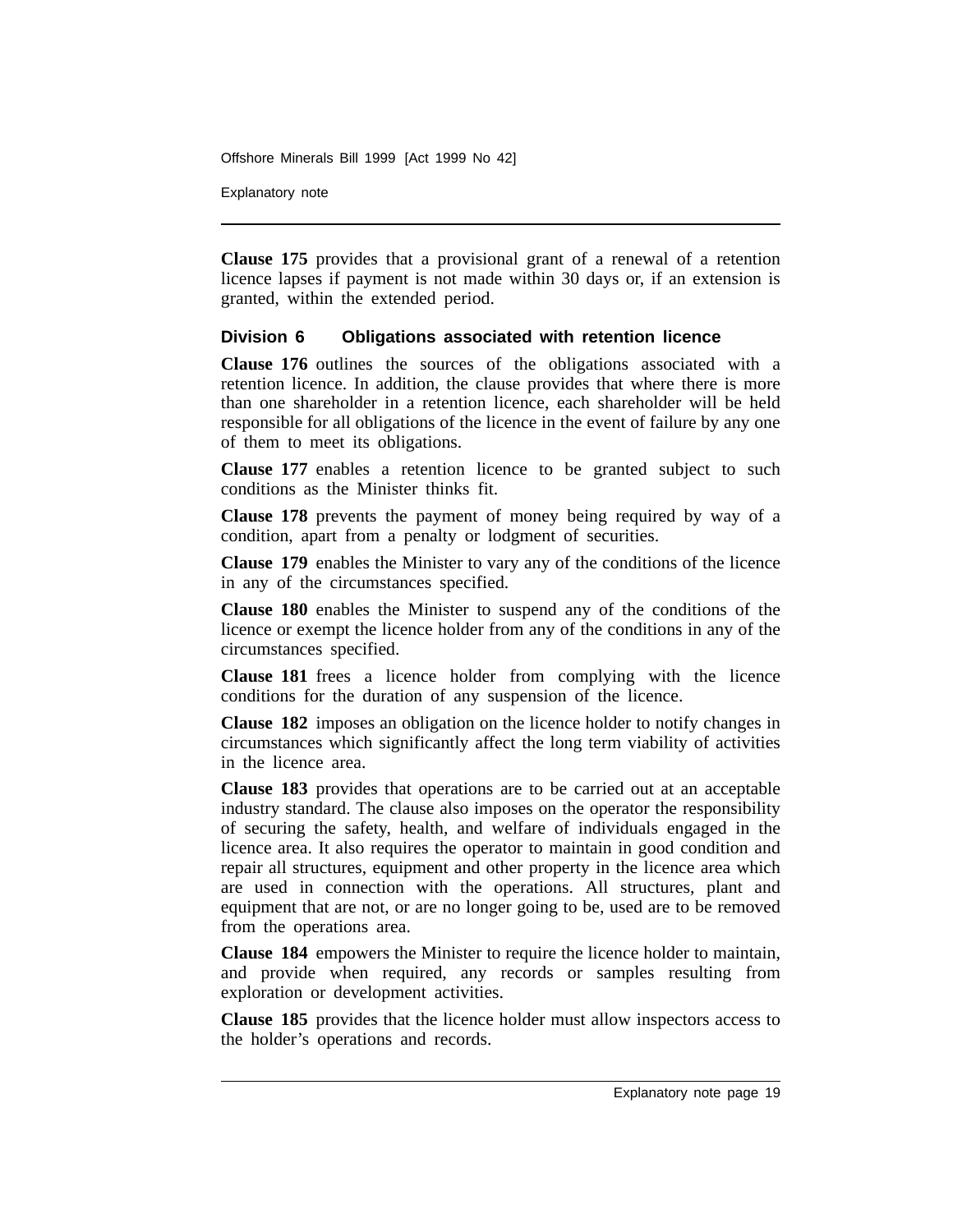Explanatory note

#### **Division 7 Expiry of retention licence**

**Clause 186** outlines the circumstances when a licence expires.

**Clause 187** allows the licence holder to surrender the licence.

**Clause 188** provides that a retention licence automatically expires when a mining licence over the area is granted and registered. This is to ensure that no area is covered by more than one licence.

**Clause 189** outlines the circumstances under which a licence may be cancelled and the conditions the Minister must meet before proceeding with the cancellation.

**Clause 190** allows the Minister to request the licence holder to show cause as to why the licence holder should not be granted a mining licence if the Minister thinks that mining is viable.

**Clause 191** provides that any outstanding obligations must be discharged by the licence holder after the termination of the licence no matter what the circumstances were which gave rise to the termination.

## **Part 2.4 Mining licences**

#### **Division 1 General**

**Clause 192** outlines the kind of blocks in coastal waters that may be covered by a mining licence.

**Clause 193** outlines what a licence holder can or cannot do under a mining licence. The licence authorises its holder (subject to compliance conditions and all other legal requirements) to exploit the licence area for all minerals except those specifically excluded, or for minerals specified in the licence.

**Clause 194** provides that no compensation is payable because of the cancellation or non-renewal of a mining licence by the Minister.

**Clause 195** provides that rights conferred by a mining licence must be suspended in the public interest if it is thought necessary by the Minister. The rights may be restored later and the licence holder must be informed of both events in writing.

**Clause 196** provides that compensation must be paid by the State to a person if property is acquired from the person as a result of suspension of mining licence rights.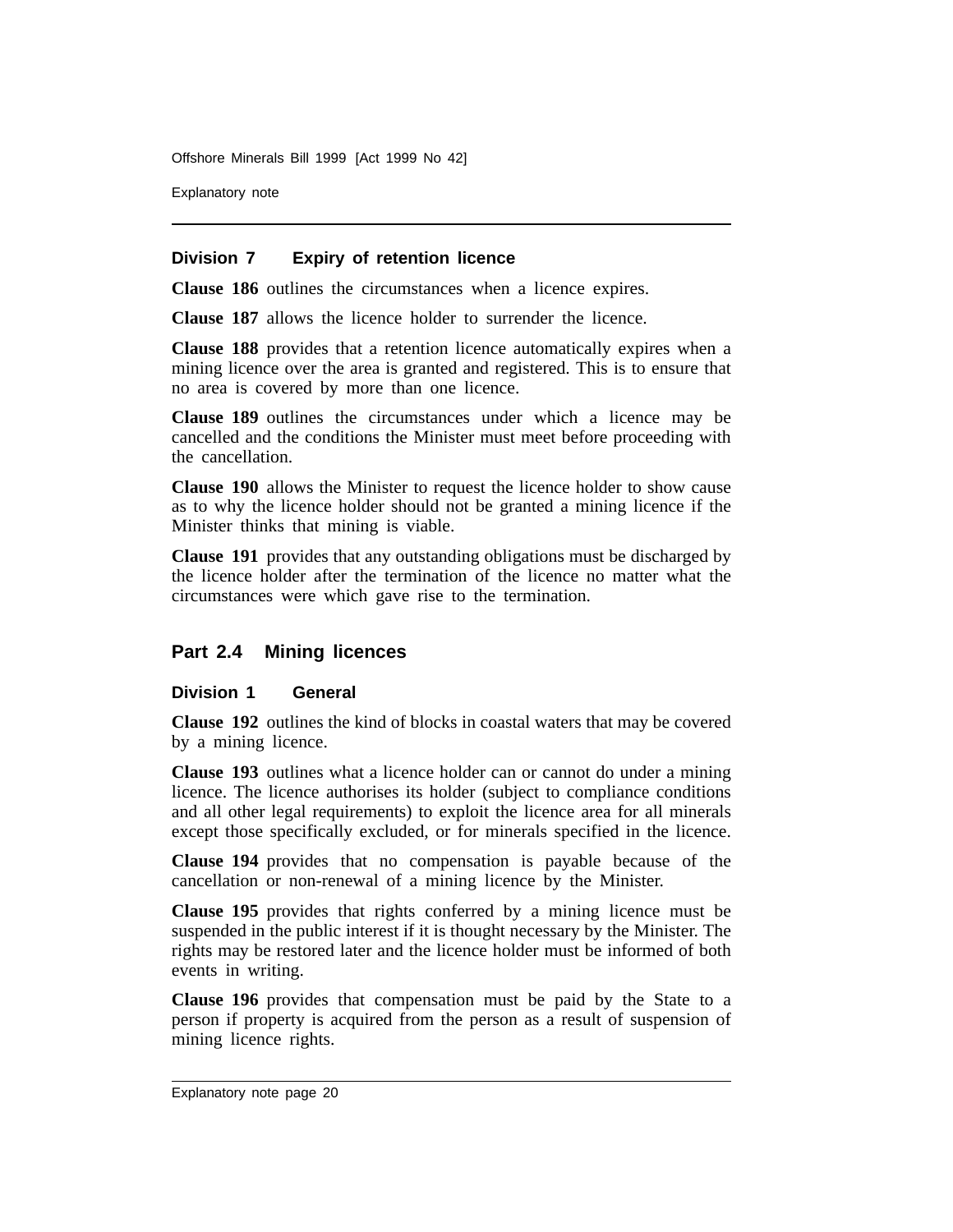Explanatory note

## **Division 2 Application for and grant of mining licence over standard blocks**

**Clause 197** provides that a person may apply for a mining licence to cover any area that is vacant and not covered by an existing licence. The maximum size of an area covered by a licence is 20 blocks which must form a discrete area. A person does not have to be a holder of a previous exploration licence or a retention licence to make an application under this clause.

**Clause 198** provides that only the holder of either an exploration licence or a retention licence may apply for mining licences to cover areas which are the subject of the existing titles. Each licence is to cover a maximum area of 20 blocks which must form a discrete area.

**Clause 199** outlines the manner in which an application for a mining licence is to be made, as well as the details to be included in the application. There is also a requirement that each application must be accompanied by maps which show the general location of the area sought.

**Clause 200** provides that an application for a mining licence is not invalid if it inadvertently includes a block which is not available.

**Clause 201** requires an application fee to be paid. The fee is to be determined by the Minister with the concurrence of the Treasurer and is generally not refundable except in special circumstances where it may be refunded in whole or in part.

**Clause 202** requires an applicant to advertise the fact that the applicant has lodged an application for a mining licence and comments are invited.

**Clause 203** ensures that as a general rule all mining licence applications will be considered on a ''first come, first considered'' basis. The exception to this rule will be where applications for substantially the same area have been received close together in time. On such occasions, ballots will be used to determine the priority as to which application will be considered first. The conduct of such ballots and the rules for determining what constitutes close together in time will be specified in the regulations.

**Clause 204** empowers the Minister to request any further information about the licence application.

**Clause 205** (Number not used to maintain uniformity with corresponding sections in the Commonwealth Act.)

**Clause 206** empowers the Minister to grant a provisional mining licence which becomes final upon the applicant paying the relevant fee and accepting certain other conditions.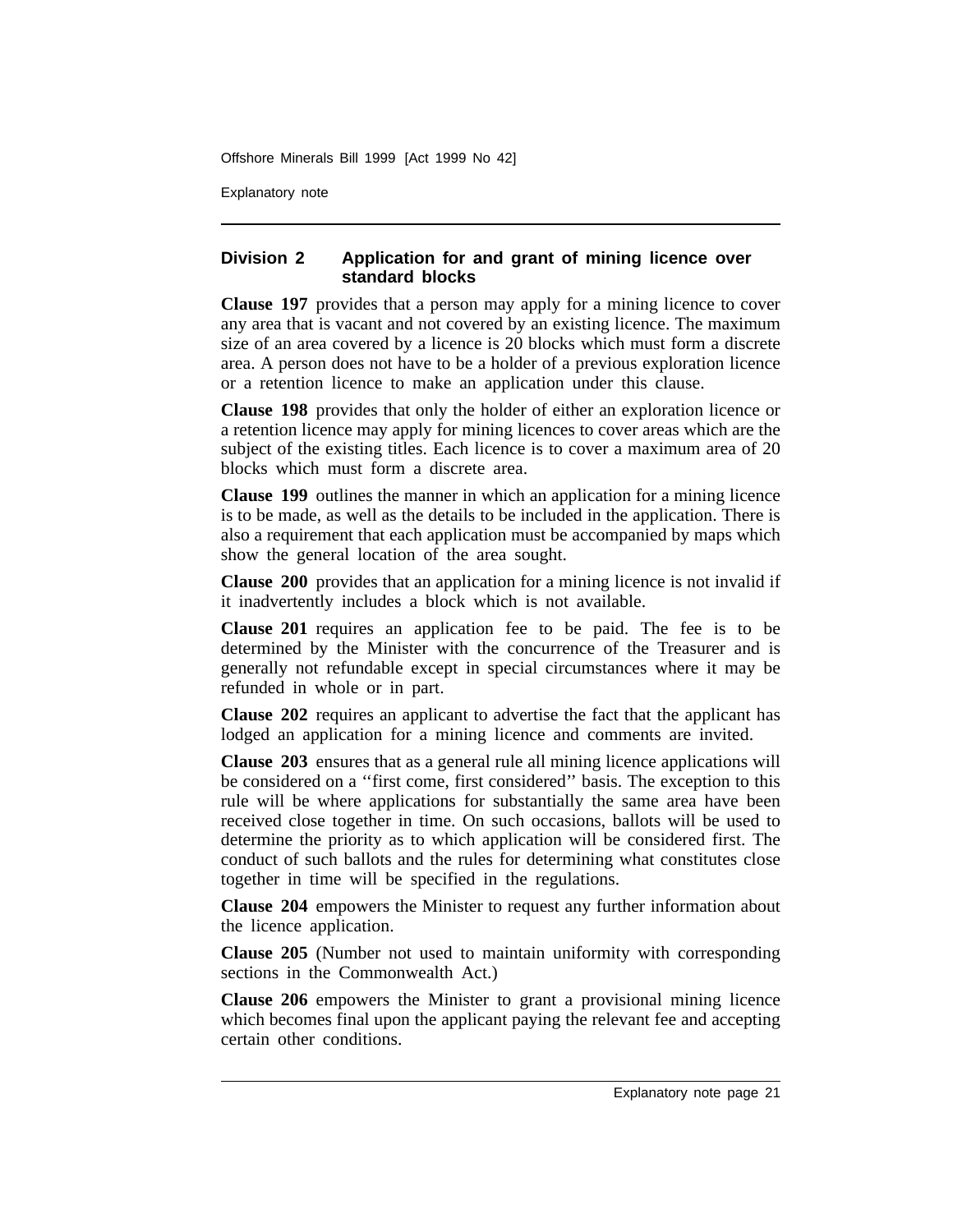Explanatory note

**Clause 207** (Number not used to maintain uniformity with corresponding sections in the Commonwealth Act.)

**Clause 208** specifies the procedures the Minister must follow if the Minister proposes to refuse an application for a mining licence. The clause ensures that the applicant is given the opportunity to restate the applicant's case for a licence.

**Clause 209** specifies the items that are to be included in the licence. It also limits the term of the licence to 21 years.

**Clause 210** requires the successful applicant to be notified of the terms and conditions of the provisionally granted mining licence and of any security deposit. The provisional licence will lapse if the applicant does not accept the grant and if the applicant does not pay the security and all fees associated with the licence.

**Clause 211** allows the provisional licence holder to request an amendment to a condition of the provisional licence within 30 days.

**Clause 212** allows the provisional licence holder to request an amendment of the security requirement within 30 days.

**Clause 213** provides for the payment of fees to be deferred to allow time for any conditions or the level of security to be amended, if thought necessary.

**Clause 214** sets out the final formal step in the grant of a mining licence. The grant becomes final (subject to registration) upon the applicant paying the required fees, lodging the appropriate security and confirming in writing acceptance of the grant. If the acceptance of the grant is made after any amendments to the conditions or security requirements during the payment extension period, the date of the confirmed grant remains the date of the original conditional grant.

**Clause 215** ensures that the conditions of the licence become legally binding on the licence holder.

**Clause 216** provides that a provisional grant of a mining licence lapses if it is not properly accepted.

### **Division 3 Application for and grant of mining licence over tender block**

**Clause 217** requires the Minister to determine the amount of security that will be required to be lodged, the conditions of the licence and the procedures that the Minister will adopt in allocating the licence.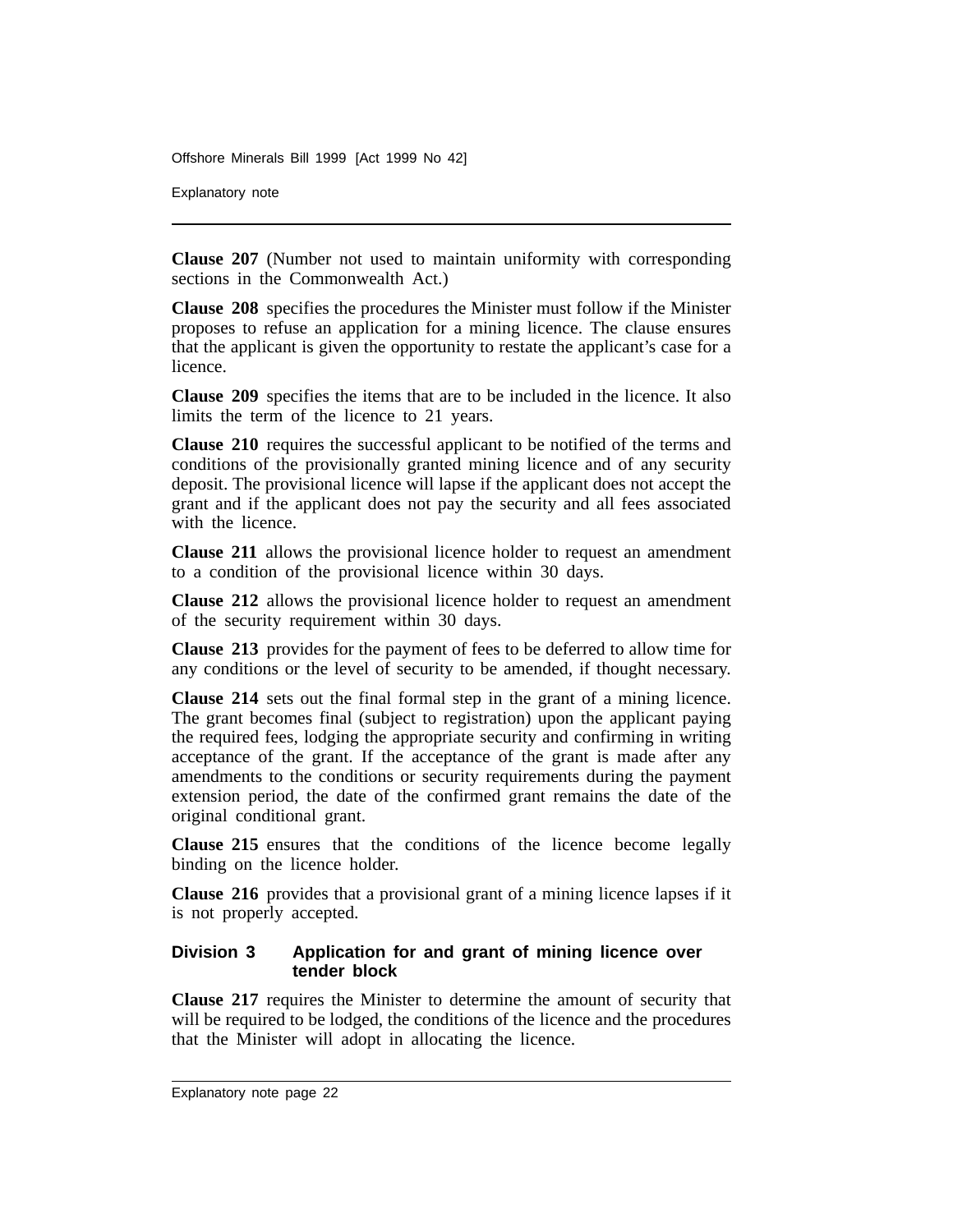Explanatory note

**Clause 218** enables the Minister to invite applications to be lodged within a specified time frame for a reserved area.

**Clause 219** requires the Minister to publicly specify the criteria applicants will need to meet and the procedures the Minister will use in selecting the successful applicant. It also sets the maximum size of the licence area to 20 blocks.

**Clause 220** provides that a person may apply for a mining licence according to the public notice of invitation.

**Clause 221** outlines the manner in which an application for a mining licence is to be made, as well as the details to be included in the application.

**Clause 222** requires an application fee to be paid. The fee is to be determined by the Minister with the concurrence of the Treasurer and is generally not refundable except in special circumstances where it may be refunded in whole or in part.

**Clause 223** allows the Minister to request further information in relation to the application.

**Clause 224** (Number not used to maintain uniformity with corresponding sections in the Commonwealth Act.)

**Clause 225** provides that the Minister may grant a provisional mining licence in accordance with the procedures advertised in the public tender.

**Clause 226** (Number not used to maintain uniformity with corresponding sections in the Commonwealth Act.)

**Clause 227** requires the successful applicant to be advised in writing of the terms and conditions of the provisional grant of the mining licence.

**Clause 228** sets out the final formal step in the grant of a mining licence. The grant becomes final (subject to registration) upon the applicant paying the required fees and amounts for the licence, lodging the appropriate security and confirming in writing acceptance of the grant.

**Clause 229** provides that if the provisional grant of the licence is accepted, the licence is subject to the conditions determined under clause 217.

**Clause 230** provides that a provisional grant of a mining licence lapses if it is not properly accepted.

**Clause 231** allows the Minister, if there is more than one application as a result of the tender process, to provisionally grant an exploration licence to the next best applicant should the first provisional licence holder allow the provisional licence to lapse.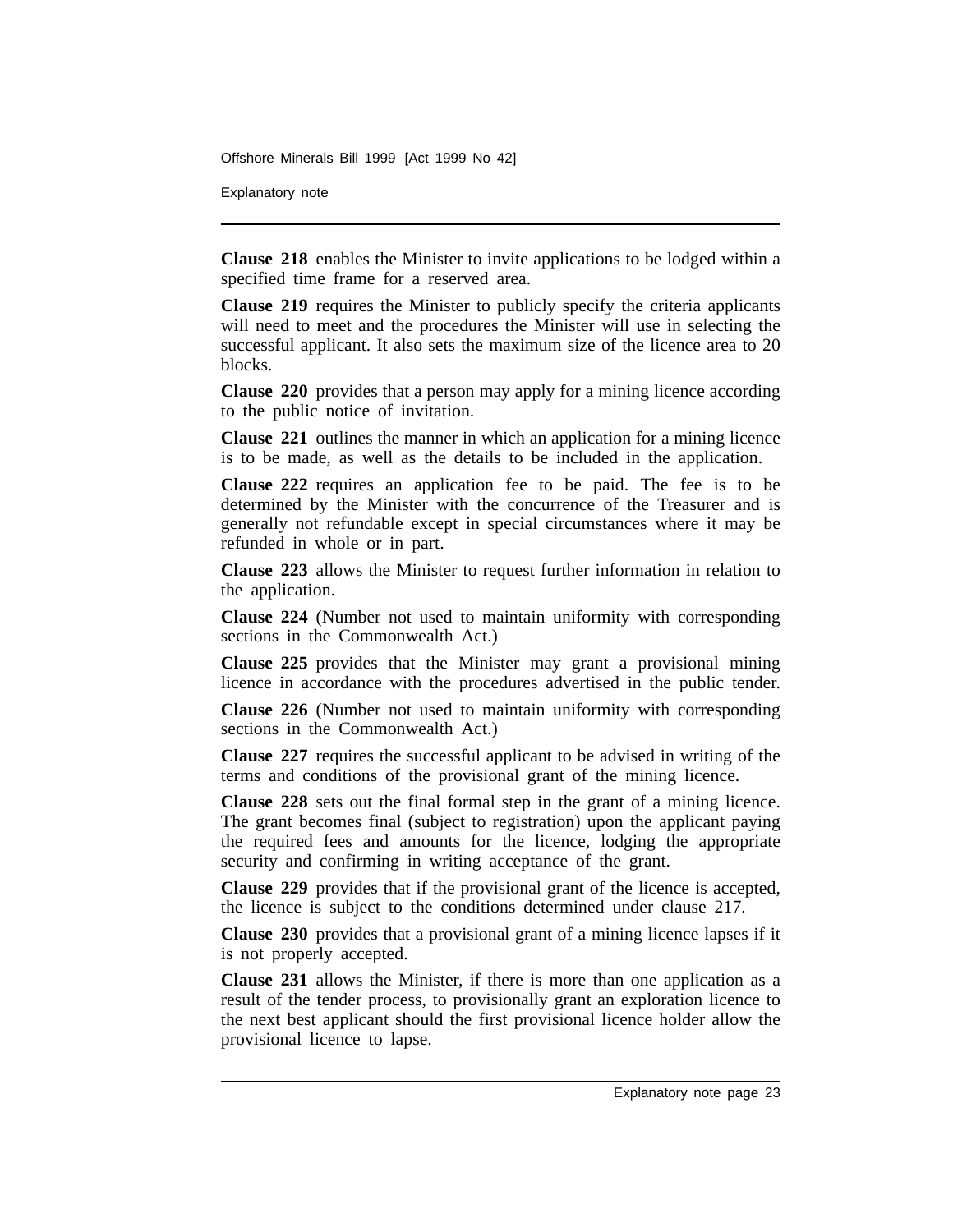Explanatory note

#### **Division 4 Duration of mining licence**

**Clause 232** outlines the date of commencement of a licence as well as the expiry date.

**Clause 233** outlines the date of commencement of a renewal of a mining licence as well as the expiry date.

**Clause 234** allows the mining licence to continue in force until the Minister grants or refuses a renewal of the mining licence.

### **Division 5 Voluntary surrender of part of mining licence area**

**Clause 235** allows a licence holder to voluntarily surrender some of the area covered by a licence if the remaining portion forms a discrete area.

#### **Division 6 Application for and grant of renewal of mining licence**

**Clause 236** allows for an existing licence holder to apply for a renewal of the existing mining licence.

**Clause 237** specifies that an application to renew a mining licence must be made at least six months before the licence expires. It also allows the Minister the discretion to accept a later application if the circumstances warrant it and are acceptable to the Minister.

**Clause 238** outlines the manner in which an application to renew a mining licence is to be made, as well as the details to be included in the application.

**Clause 239** empowers the Minister to request further information about the licence renewal application which may be thought necessary to assist in the consideration of the renewal application.

**Clause 240** requires the payment of an application fee. The fee is to be determined by the Minister with the concurrence of the Treasurer and is generally not refundable except in special circumstances where it may be refunded in whole or in part.

**Clause 241** (Number not used to maintain uniformity with corresponding sections in the Commonwealth Act.)

**Clause 242** provides that the Minister can provisionally renew a mining licence or refuse to renew it.

**Clause 243** (Number not used to maintain uniformity with corresponding sections in the Commonwealth Act.)

Explanatory note page 24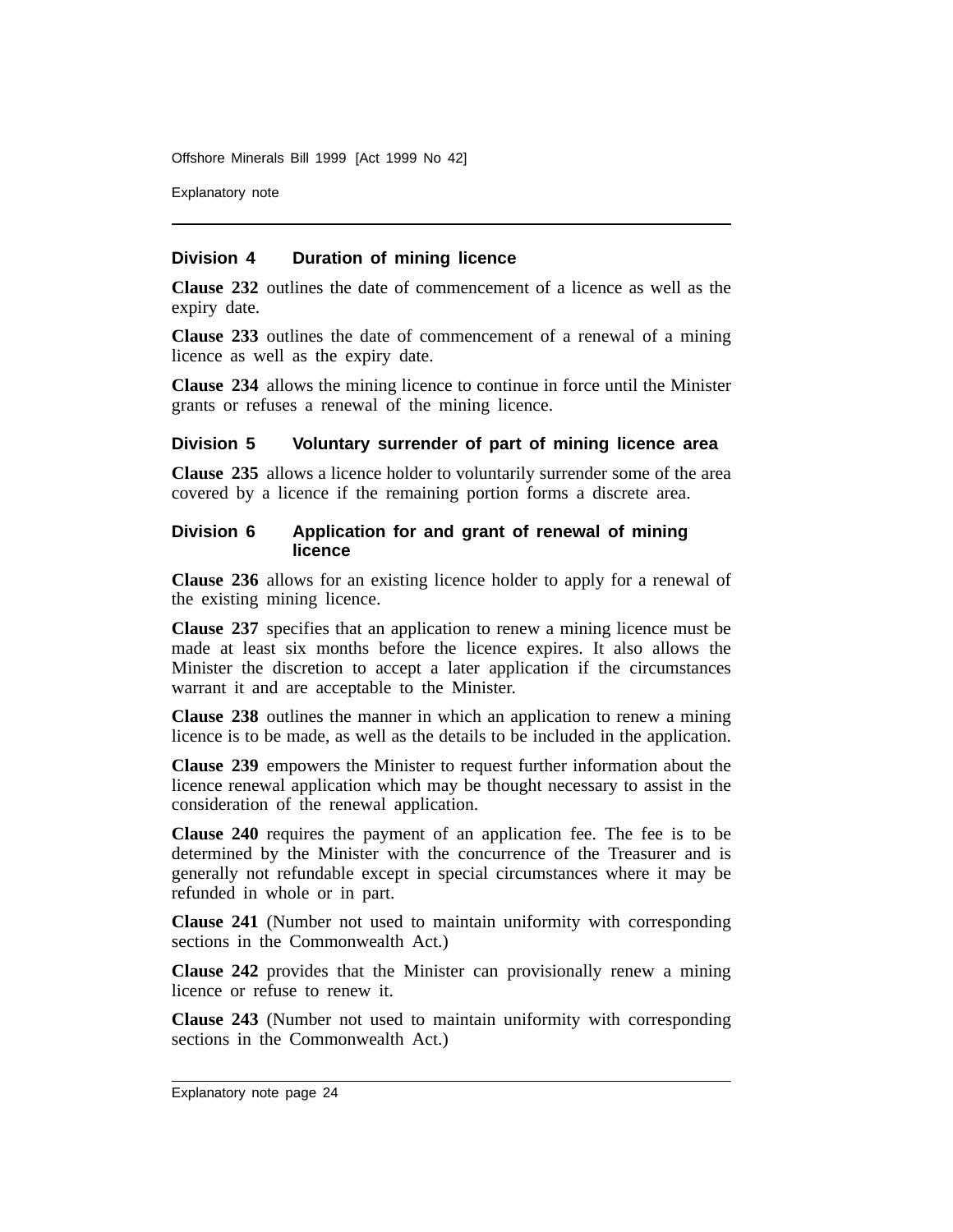Explanatory note

**Clause 244** empowers the Minister to take into account the applicant's past record in complying with the various legal, operational and administrative requirements of the proposed Act.

**Clause 245** specifies the procedures which the Minister must follow if the Minister proposes to refuse an application for a renewal of a mining licence. The clause ensures that an applicant is given the opportunity to restate the applicant's case for a licence renewal.

**Clause 246** sets out the details that the Minister must provide in the written notice of provisional renewal to the applicant.

**Clause 247** allows the provisional licence holder to request an amendment of the licence conditions within 30 days of receiving a written notice of a renewal. It also provides that the Minister may amend the conditions and confirm this to the licence holder in writing.

**Clause 248** allows the provisional licence holder to request an amendment of the security requirement within 30 days of receiving a written notice of a renewal. It also provides that the Minister may amend the security requirement and confirm this to the licence holder in writing.

**Clause 249** provides for the payment of fees to be deferred to allow time for any conditions or security requirements to be amended, if thought necessary.

**Clause 250** sets out the final formal step in the grant of a renewal of a mining licence. The renewal becomes final (subject to registration) on the applicant paying the required fees, lodging the appropriate security and confirming in writing acceptance of the grant.

**Clause 251** provides that if the provisional renewal is accepted, the renewed licence is subject to the conditions referred to in section 246 and any amendment of those conditions.

**Clause 252** provides that a provisional grant of a renewal of a mining licence lapses if payment is not made within 30 days, or if an extension is granted, within the extended period.

## **Division 7 Obligations associated with mining licence**

**Clause 253** outlines the sources of the obligations associated with a mining licence. In addition, the clause also provides that where there is more than one shareholder in a mining licence, each shareholder will be held responsible for all obligations of the licence in the event of failure by any one of them to meet licence holder obligations.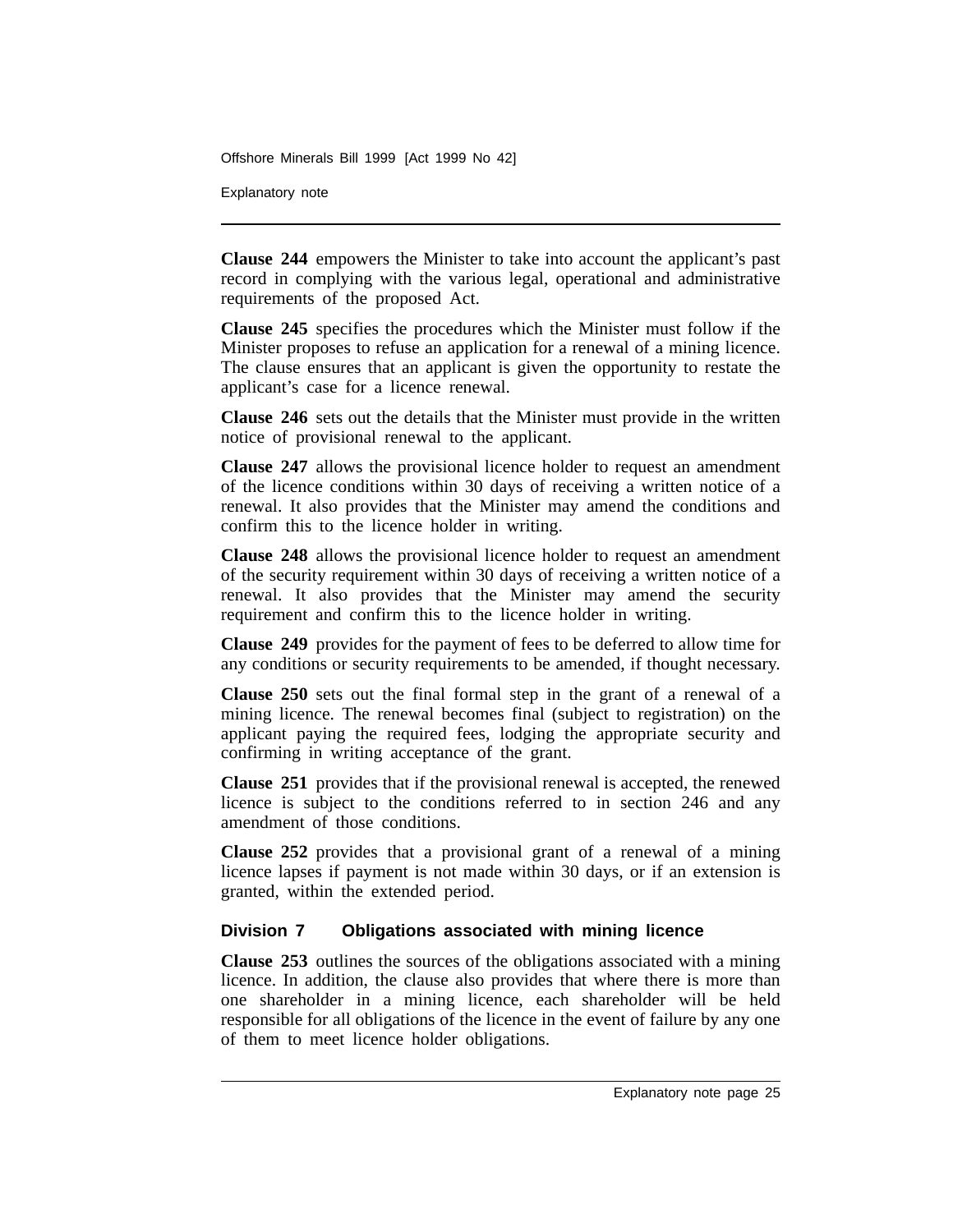Explanatory note

**Clause 254** enables a mining licence to be granted subject to such conditions as the Minister thinks fit.

**Clause 255** prevents the payment of money being required by way of a condition, apart from a penalty or lodgment of security.

**Clause 256** enables the Minister to vary any of the conditions of the licence in the circumstances specified.

**Clause 257** enables the Minister to suspend any of the conditions of the licence or exempt the licence holder from any of the conditions in the circumstances specified.

**Clause 258** provides that if a licence is suspended, the licence holder is relieved from complying with the licence conditions for the duration of the suspension.

**Clause 259** requires operations to be carried out at an acceptable industry standard. The clause also imposes on the operator the responsibility of securing the safety, health and welfare of individuals engaged in the licence area. It also requires the operator to maintain in good condition and repair, all structures, equipment and other property in the licence area which are used in connection with the operations. All structures, plant and equipment that are not, or are no longer going to be, used are to be removed from the operations area.

**Clause 260** requires the payment of royalty by a licence holder.

**Clause 261** empowers the Minister to require the licence holder to maintain, and provide when required, any records or samples resulting from mining activities.

**Clause 262** provides that a licence holder must allow inspectors access to the holder's operations and records.

### **Division 8 Expiry of mining licence**

**Clause 263** outlines the circumstances when a licence expires.

**Clause 264** allows the licence holder to surrender the licence.

**Clause 265** outlines the circumstances under which a licence may be cancelled. It outlines the conditions the Minister must meet before proceeding with the cancellation.

**Clause 266** requires any outstanding obligations to be discharged by the licence holder after the termination of the licence no matter what the circumstances were which gave rise to the termination.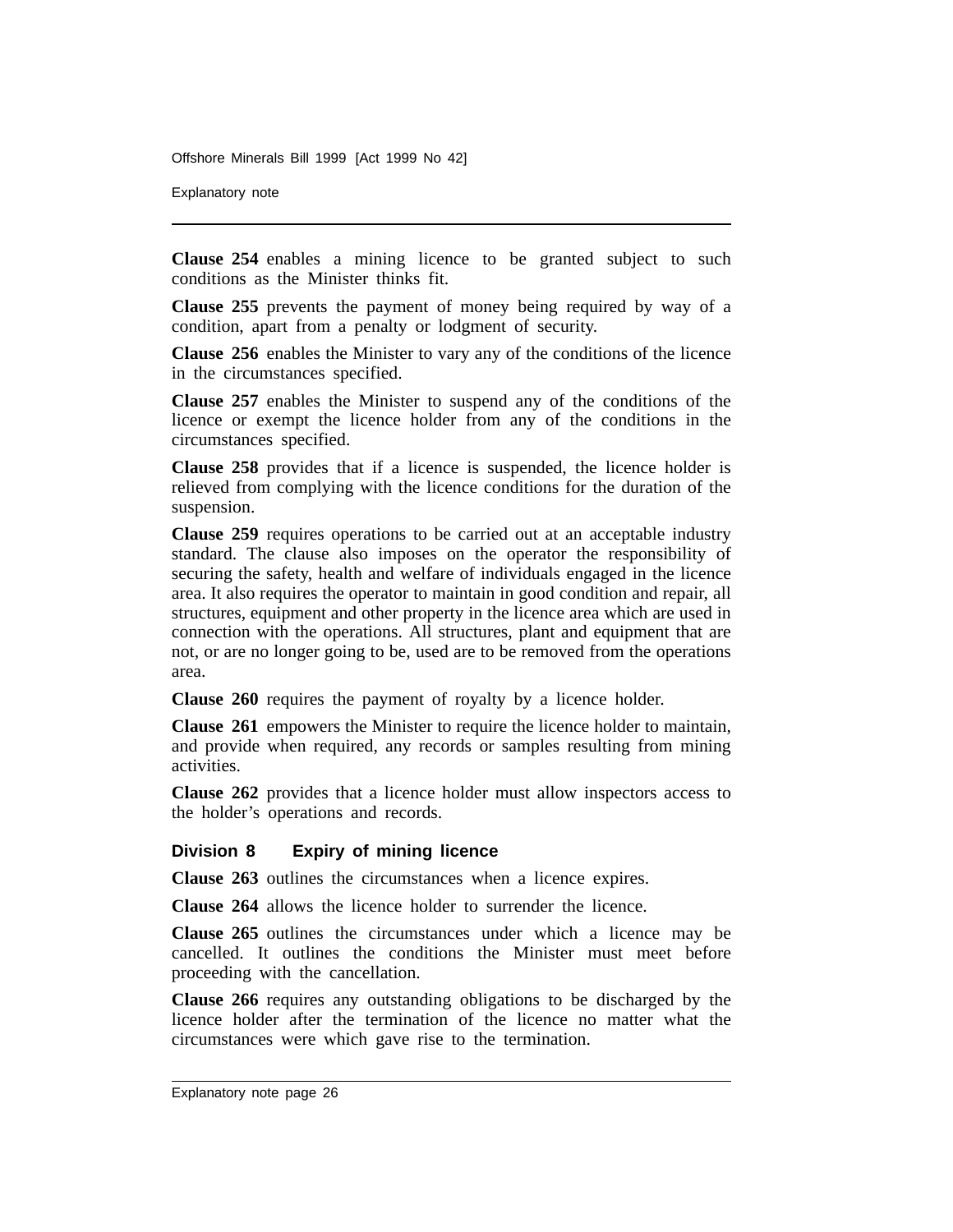Explanatory note

## **Part 2.5 Works licences**

## **Division 1 General**

**Clause 267** provides that a works licence may be granted to carry out operations related to activities under an exploration licence, retention licence or mining licence on blocks which are outside the licence area.

**Clause 268** outlines what a works licence holder can do.

**Clause 269** provides that no compensation is payable because of the cancellation or non-renewal of a works licence by the Minister.

## **Division 2 Application for a grant of works licence**

**Clause 270** provides that a person may apply for a works licence to cover any block.

**Clause 271** outlines the manner in which an application for a works licence is to be made, as well as the details to be included in the application.

**Clause 272** requires the payment of an application fee. The fee is to be determined by the Minister with the concurrence of the Treasurer and is generally not refundable except in special circumstances where it may be refunded in whole or in part.

**Clause 273** provides that the applicant must notify in writing any other holders of licences which may be affected by the application. The notification must invite any comments to the Minister within 30 days of the notice being given.

**Clause 274** requires an applicant to advertise within 14 days of making the application, the details of the application, and provides that any objections to the application should be lodged with the Minister within 30 days.

**Clause 275** (Number not used to maintain uniformity with corresponding sections in the Commonwealth Act.)

**Clause 276** empowers the Minister to grant a provisional works licence which becomes final upon the applicant paying the relevant fee.

**Clause 277** (Number not used to maintain uniformity with corresponding sections in the Commonwealth Act.)

**Clause 278** ensures that the licence contains all the required information necessary to ensure that the licence holder is aware of the terms, conditions and obligations pertaining to the licence. The maximum term of the licence is 5 years.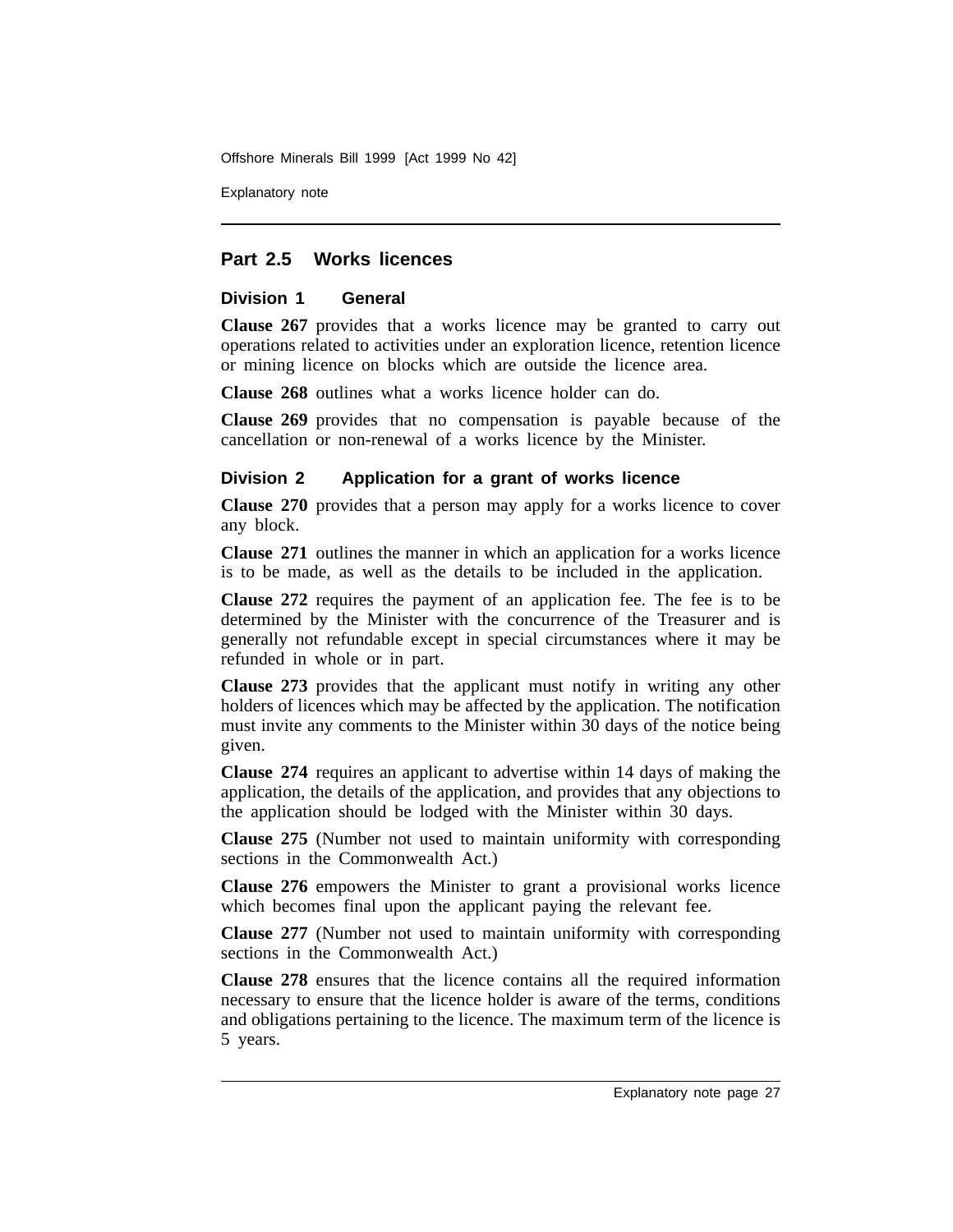Explanatory note

**Clause 279** requires the successful applicant to be given the works licence which contains the terms and conditions of the provisional grant and a notice of any security deposit. The provisional works licence will lapse if the applicant does not confirm that the applicant accepts the provisional grant and if the applicant does not pay the security and all fees associated with the licence.

**Clause 280** allows the provisional works licence holder to request an amendment to a condition of the provisional licence within 30 days of receiving a written notice of a provisional grant. It also provides that the Minister may amend the conditions and confirm this to the licence holder in writing.

**Clause 281** allows the provisional works licence holder to request an amendment of the security requirement within 30 days of receiving a written notice of a provisional grant. It also provides that the Minister may amend the security requirement and confirm this to the licence holder in writing.

**Clause 282** provides for the payment of fees to be deferred to allow time for any conditions or security requirements to be amended, if thought necessary.

**Clause 283** sets out the final formal step (subject to registration) in the grant of a works licence. The grant becomes final on the applicant paying the required fees, lodging the appropriate security and confirming in writing acceptance of the grant.

**Clause 284** provides that if a provisional grant of a licence is accepted, the licence is subject to the conditions referred to in clause 279 and any amendment of those conditions.

**Clause 285** provides that a provisional grant of a works licence lapses if payment is not made within 30 days or, if an extension is granted, within that extended period.

### **Division 3 Duration of works licence**

**Clause 286** outlines the date of commencement of a works licence as well as the expiry date.

**Clause 287** outlines the date of commencement of a renewal of a works licence as well as the expiry date.

**Clause 288** allows a works licence to continue until the Minister grants or refuses a works licence renewal.

Explanatory note page 28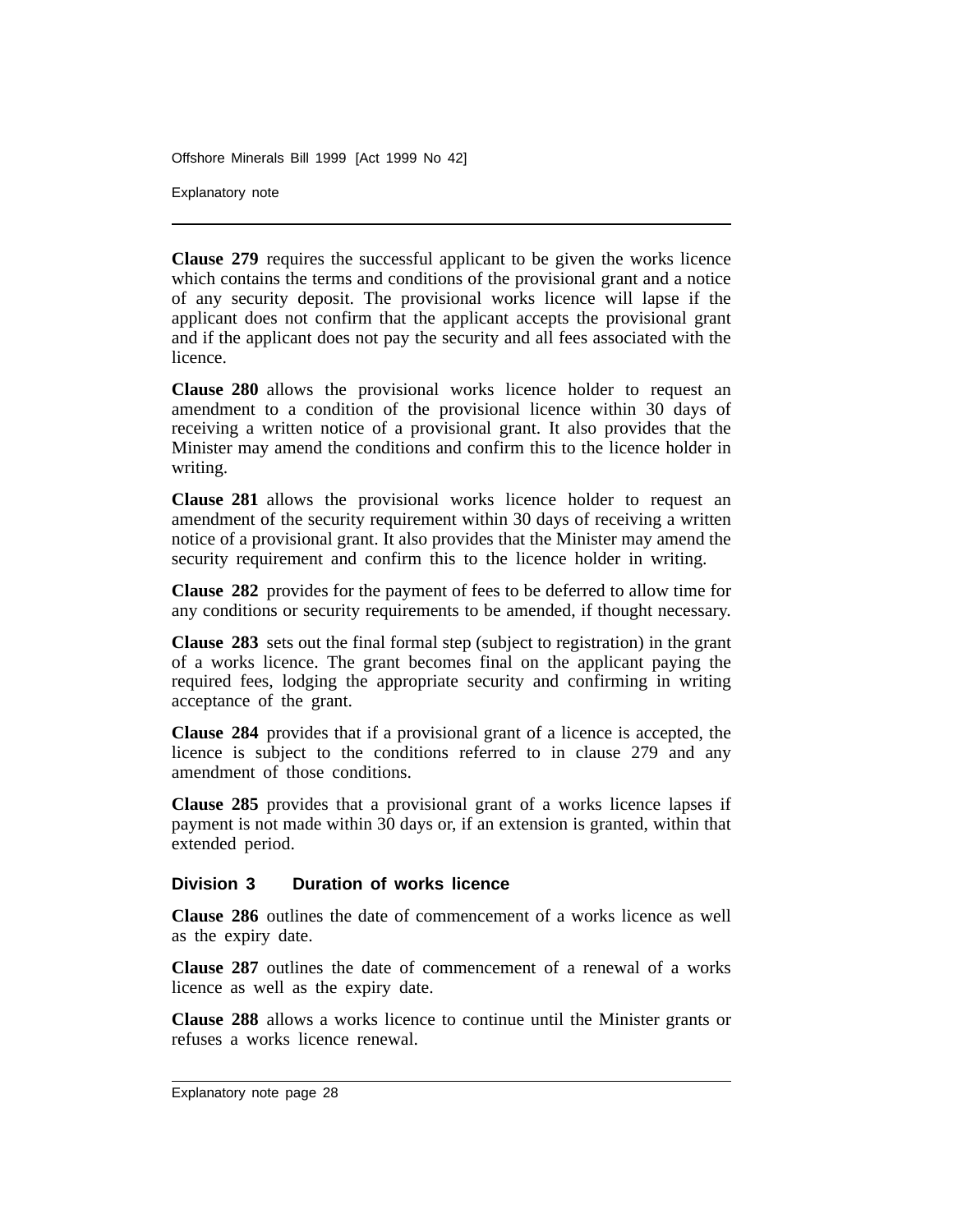Explanatory note

## **Division 4 Application for and grant of renewal of works licence**

**Clause 289** allows for an application to be made to renew a works licence.

**Clause 290** specifies that an application to renew a works licence must be made at least one month before the works licence expires. It also allows the Minister discretion to accept a later application if the circumstances warrant it and are acceptable to the Minister.

**Clause 291** outlines the manner in which an application for the renewal of a works licence is to be made, as well as the details to be included in the application.

**Clause 292** requires an application fee to be paid. The fee is to be determined by the Minister with the concurrence of the Treasurer and is generally not refundable except in special circumstances where it may be refunded in whole or in part.

**Clause 293** (Number not used to maintain uniformity with corresponding sections in the Commonwealth Act.)

**Clause 294** empowers the Minister to provisionally renew a works licence.

**Clause 295** (Number not used to maintain uniformity with corresponding sections in the Commonwealth Act.)

**Clause 296** sets out the details that the Minister must provide in the written notice of provisional renewal to the applicant.

**Clause 297** allows the provisional licence holder to request an amendment of the licence conditions within 30 days of receiving a written notice of a provisional grant. It also provides that the Minister may amend the conditions and confirm this to the licence holder in writing.

**Clause 298** allows the provisional licence holder to request an amendment of the security requirements within 30 days of receiving a written notice of a provisional grant. It also provides that the Minister may amend the security requirement and confirm this to the licence holder in writing.

**Clause 299** provides for the payment of fees to be deferred to allow time for any conditions or security requirements to be amended, if thought necessary.

**Clause 300** sets out the final formal step in the grant of a renewal of a works licence. The renewal becomes final (subject to registration) on the applicant paying the required fees, lodging the appropriate security and confirming in writing acceptance of the grant.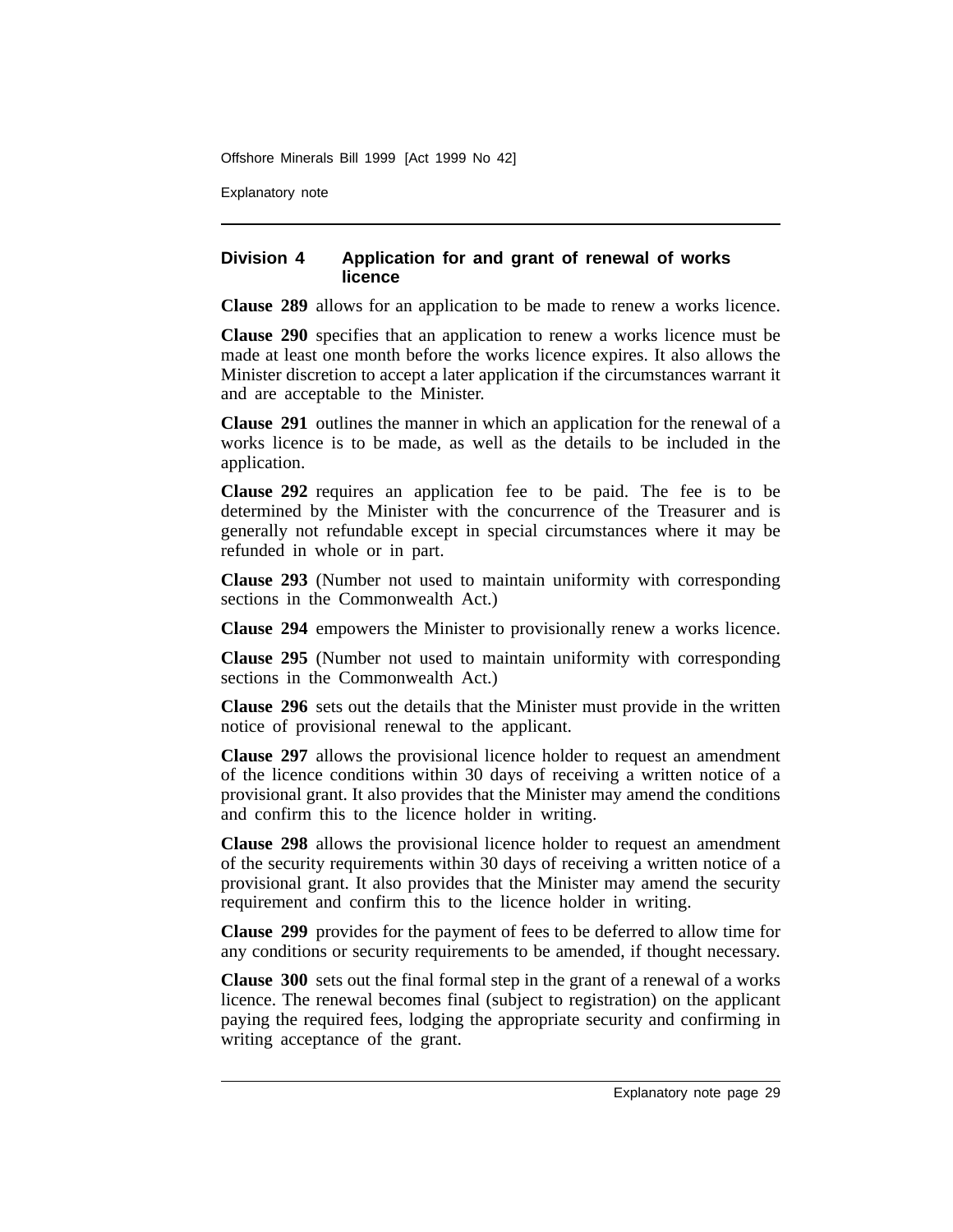Explanatory note

**Clause 301** provides that if a provisional renewal of a licence is accepted, the renewed licence is subject to the conditions referred to in clause 296 and any amendment of those conditions.

**Clause 302** provides that provisional grant of a renewal of a works licence lapses if payment is not made within 30 days or, if an extension is granted, within the extended period.

### **Division 5 Obligations associated with works licence**

**Clause 303** outlines the sources of the obligations associated with a works licence. In addition, this clause also provides that where there is more than one shareholder in a works licence, each shareholder will be held responsible for all obligations of the works licence in the event of failure by any one of them to meet their obligations.

**Clause 304** enables a works licence to be granted subject to such conditions as the Minister thinks fit.

**Clause 305** prevents the payment of money being required by way of condition, apart from a penalty or lodgment of security.

**Clause 306** enables the Minister to vary any of the conditions of the works licence in any of the circumstances specified.

**Clause 307** enables the Minister to suspend or exempt the licence holder from any of the conditions in the circumstances specified.

**Clause 308** requires activities under a works licence to be carried out at an acceptable industry standard. The clause also imposes on the operator the responsibility of securing the safety, health, and welfare of individuals engaged in the licence area. It also requires the operator to maintain in good condition and repair all structures, equipment and other property in the area of the works licence which are used in connection with the operations. All structures, plant and equipment that are not, or are no longer going to be, used are to be removed from the operations area.

**Clause 309** empowers the Minister to require the works licence holder to maintain, and provide when required, any record as required by the regulations or directions by the Minister.

**Clause 310** requires the works licence holder to allow inspectors access to the holder's operations and records.

#### **Division 6 Expiry of works licence**

**Clause 311** outlines the circumstances when a works licence expires.

**Clause 312** allows the works licence holder to surrender the works licence.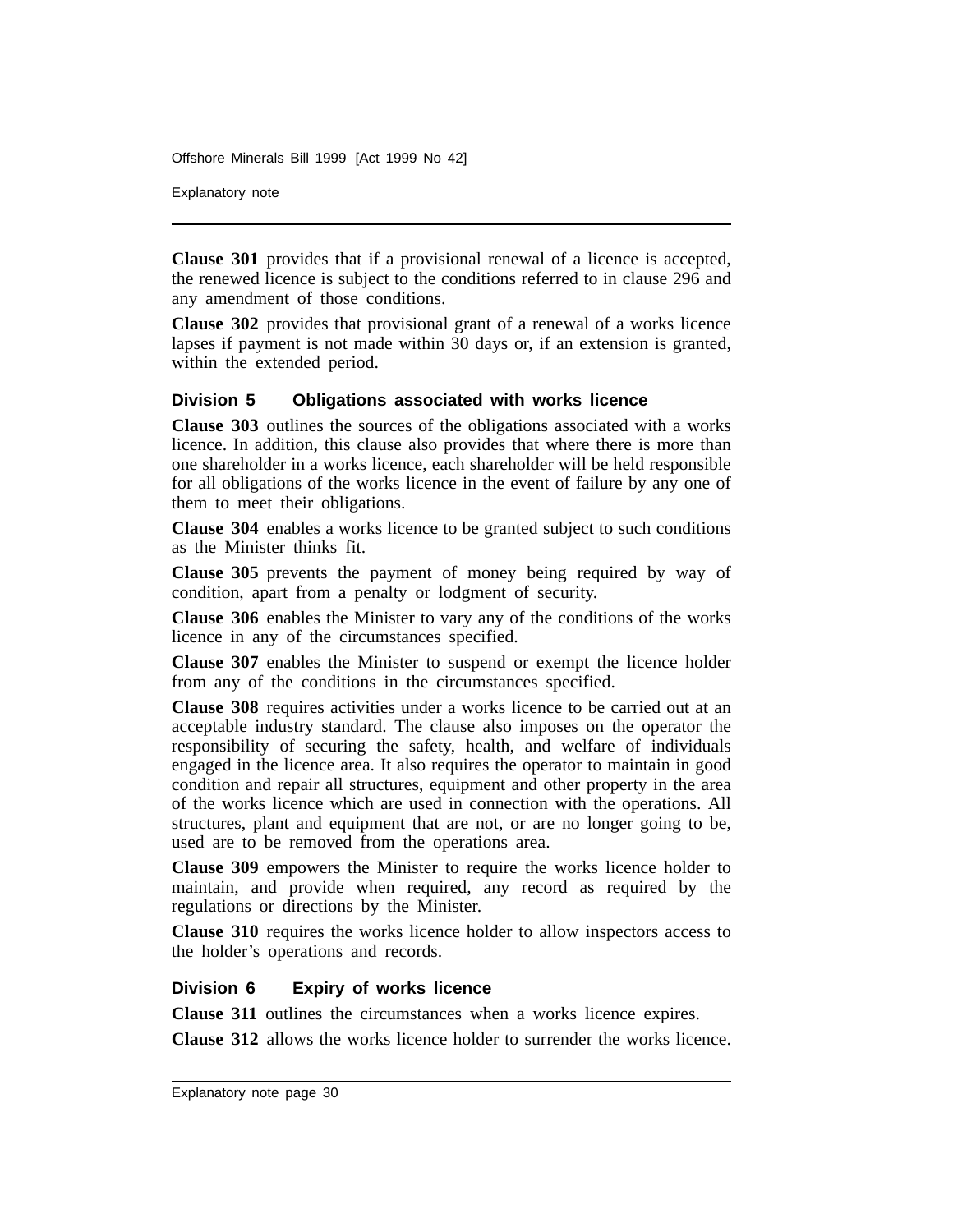Explanatory note

**Clause 313** outlines the circumstances under which a works licence may be cancelled. It outlines the conditions the Minister must meet before proceeding with the cancellation.

**Clause 314** provides that any outstanding obligations must be discharged by the works licence holder after the termination of the works licence no matter what the circumstances were which gave rise to the termination.

## **Part 2.6 Special purpose consents**

**Clause 315** provides for the grant of a special purpose consent for the purposes outlined. Unlike licences, the special purpose consent may be granted over areas which may be reserved or are the subject of an existing licence.

**Clause 316** outlines what a consent holder can and cannot do. This provision highlights the difference between a consent and the other licences issued under the proposed Act. The consent is different in that it does not give the holder any exclusive rights over the area covered by the consent, nor does it give any preference when it comes to the grant of a licence for the same area.

**Clause 317** provides that any person can apply for a consent.

**Clause 318** outlines the manner in which an application for a consent is to be made, as well as the details to be included in the application.

**Clause 319** requires the payment of an application fee. The fee is to be determined by the Minister with the concurrence of the Treasurer and is generally not refundable except in special circumstances where it may be refunded in whole or in part.

**Clause 320** obliges the applicant to obtain the agreement of interested holders of exploration, retention or mining licences to the application. It also provides that such agreement is not necessary for scientific investigation which may be covered by international agreements. As the special purpose consent does not confer exclusive rights to the consent holder, the restriction of only one title over an area does not apply.

**Clause 321** obliges the applicant to notify any interested works licence holders about the application and invite them to lodge any comments they may have with the Minister within 30 days.

**Clause 322** (Number not used to maintain uniformity with corresponding sections in the Commonwealth Act.)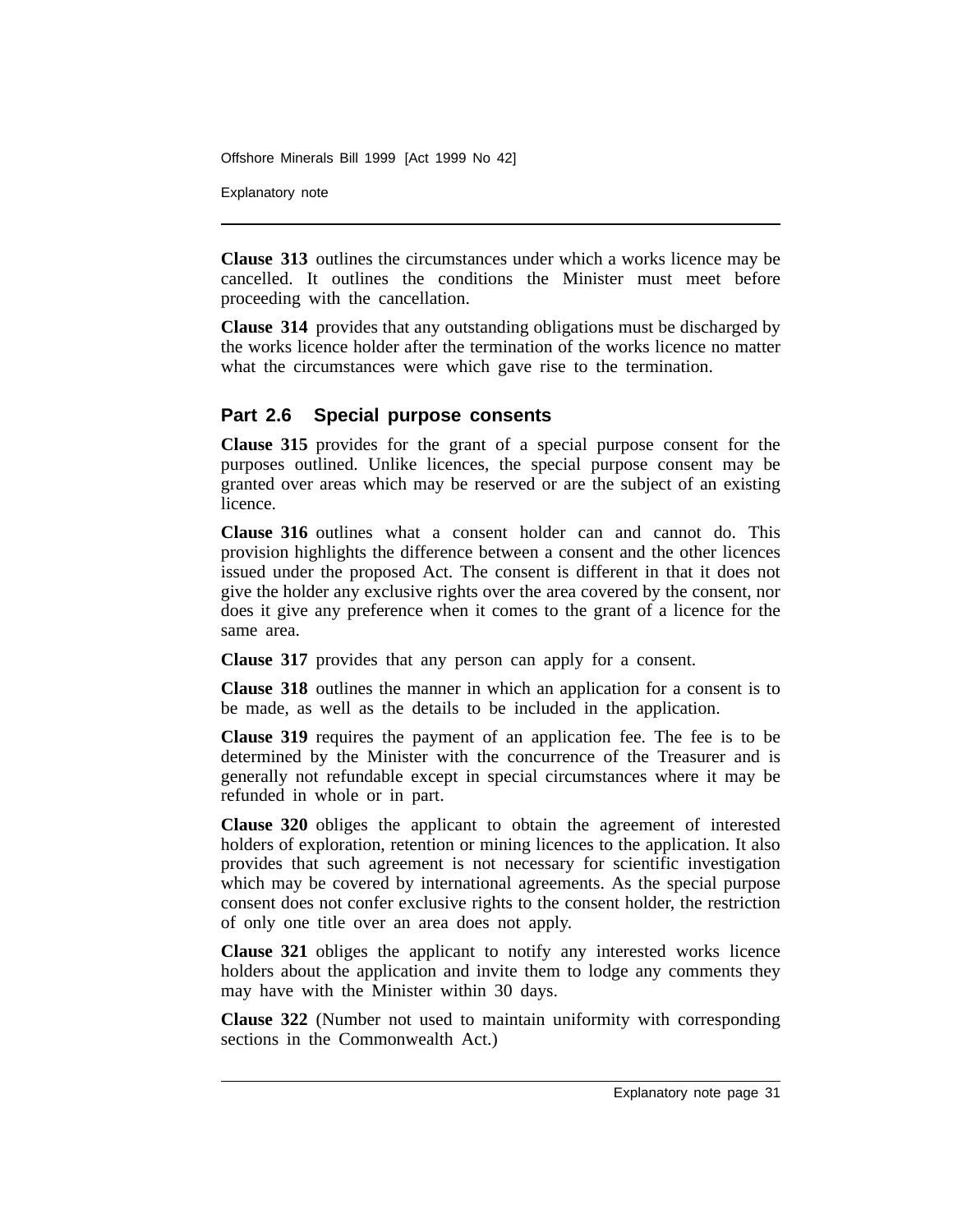Explanatory note

**Clause 323** empowers the Minister to grant a special purpose consent.

**Clause 324** (Number not used to maintain uniformity with corresponding sections in the Commonwealth Act.)

**Clause 325** ensures that the special purpose consent contains all the required information that is necessary so that the consent holder will be aware of the terms, conditions and obligations pertaining to the consent.

**Clause 326** when taken together with clause 325, limits the period of consent to not more than 12 months.

**Clause 327** empowers the Minister to impose any conditions, including reporting and environmental conditions, on the special purpose consent if the Minister thinks it is appropriate.

# **Chapter 3 Registration and dealings**

## **Part 3.1 Registration**

## **Division 1 Preliminary**

**Clause 328** directs the Minister to set up a register of licences issued under the proposed Act.

**Clause 329** directs the Minister to create and maintain an associated document file for each licence. The document file will only contain those documents listed in the register.

**Clause 330** allows the Minister to maintain the register and document file in any form or manner the Minister decides. It allows the register to be kept in computer or electronic form.

**Clause 331** allows the Minister to correct any errors in the register. The Minister may act either on the Minister's own initiative or on an application by a person affected by the error. The clause also specifies the procedure the Minister must follow if any correction is planned or contemplated.

**Clause 332** allows a person to inspect the register and document file on payment of the prescribed fee. It also obliges the Minister to make the register available to the public at all convenient times.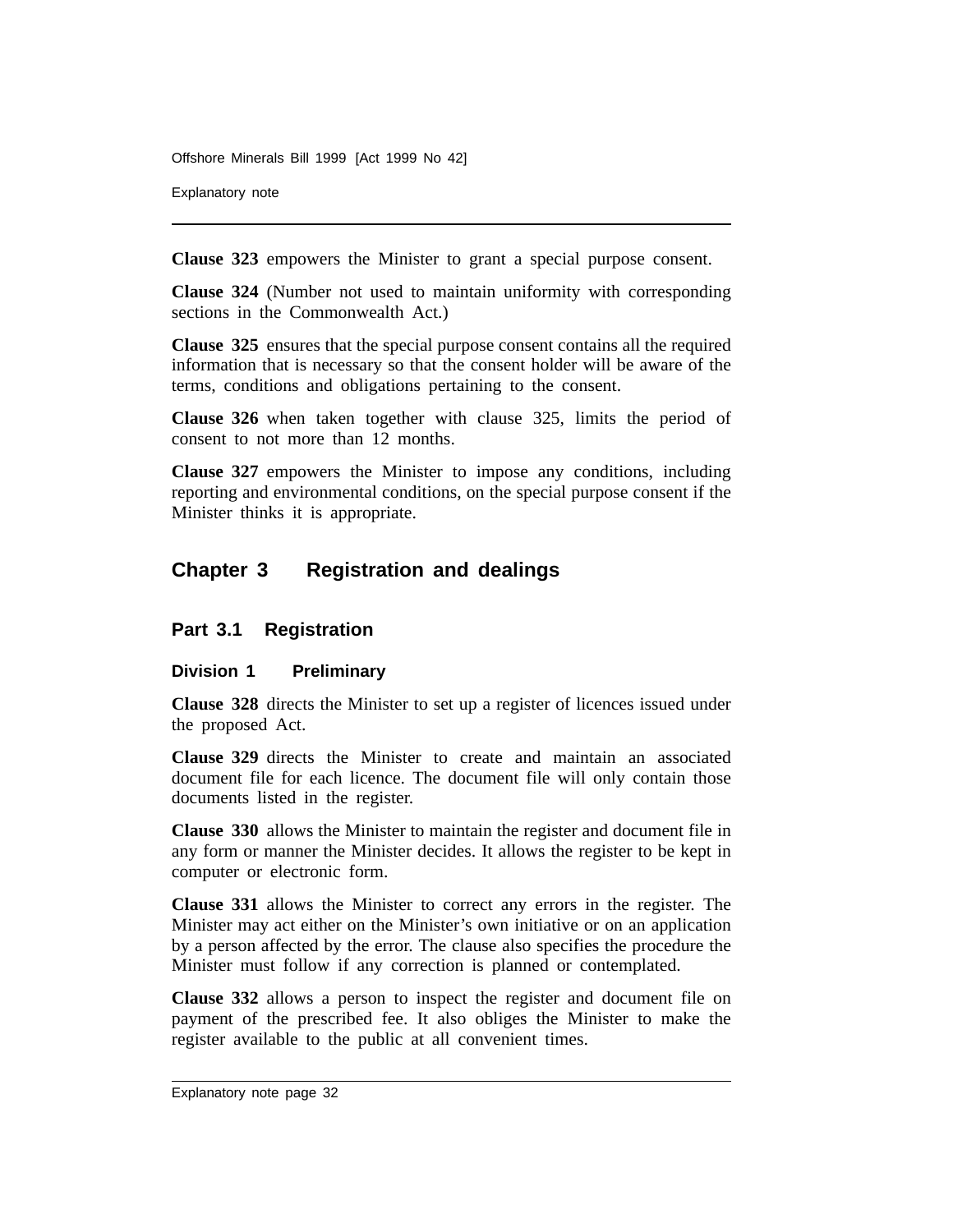Explanatory note

### **Division 2 Matters to be entered in register**

## **Subdivision A Licences**

**Clause 333** specifies the various particulars which are to be entered in the register and the documents to be kept in the document file when a provisional grant of a licence has been accepted.

**Clause 334** specifies the various particulars which are to be entered in the register when an application for a renewal is made, when provisional renewal of a licence has been accepted or when a renewal application has been refused.

**Clause 335** directs the Minister to register an application for an extension to an exploration licence or a refusal of an extension application.

**Clause 336** directs the Minister to register the fact that a licence has expired. It also places an obligation on the licence holder to give the licence to the Minister for endorsement that it has expired.

**Clause 337** specifies the various particulars which are to be entered in the register when a variation is made to a licence.

**Clause 338** specifies the various particulars which are to be entered in the register when there is a transfer of a licence.

**Clause 339** specifies the various particulars which are to be entered in the register when there is a document that deals with an interest in a licence.

**Clause 340** enables a person or persons on whom the rights of the registered holder of a title have devolved by operation of law, to have their name or names entered in the register in place of the original registered holder. This is dependent on the person or persons making an application, accompanied by the relevant fee.

## **Subdivision B Caveats**

**Clause 341** provides that while a caveat remains in force, the Minister must not register a dealing in a licence unless otherwise exempted by the provisions of the clause.

**Clause 342** provides for the lodgment of a caveat by anybody claiming an interest in a licence.

**Clause 343** outlines the form of a caveat and the particulars to be specified in the caveat.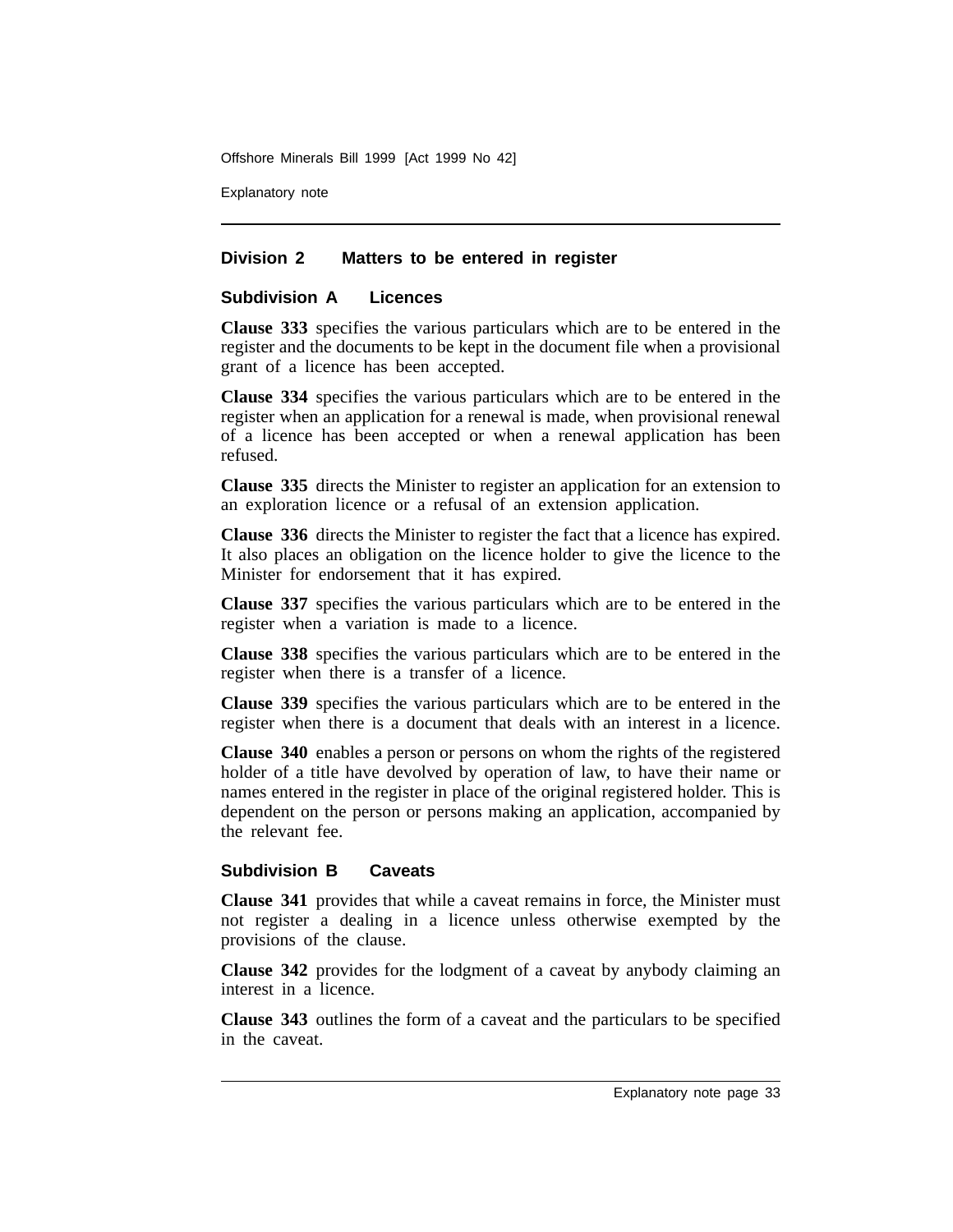Explanatory note

**Clause 344** provides that lodgment of a caveat is to be accompanied by the relevant fee.

**Clause 345** directs the Minister to register the caveat and retain it after it has been endorsed accordingly, unless otherwise directed by the Supreme Court.

**Clause 346** allows the caveat holder to withdraw the caveat at any time and outlines the actions to be undertaken by the Minister.

**Clause 347** outlines the form of withdrawal of the caveat.

**Clause 348** provides that a caveat has effect from the date it is lodged with the Minister. It also outlines the various circumstances when a caveat will cease to have effect.

**Clause 349** outlines the circumstances when the Minister must notify a caveat holder of dealings in licences.

**Clause 350** outlines the circumstances when a caveat holder may give consent to registration of a dealing. The consent must be registered by the Minister.

**Clause 351** outlines the jurisdiction of the Supreme Court in relation to caveats. The provision includes a power for the Court to deal with vexatious successive caveats which seek to frustrate or delay actions to be undertaken by the Minister.

#### **Division 3 Miscellaneous**

**Clause 352** enables the Minister, with the concurrence of the Treasurer, to determine registration fees under the proposed Act.

**Clause 352A** provides that licences are exempt from the application of stamp duty.

**Clause 353** provides that the Minister or a delegate of the Minister or a person acting under their direction, is not liable to actions or suits in respect of matters done or omitted to be done in good faith in the exercise of any powers or authority conferred by the proposed Part.

**Clause 354** provides for an application to be made by a person to the Supreme Court if it is desired to have an omission or error in the register rectified. The Minister must be notified of the application, and is to rectify the register in accordance with any Supreme Court order.

**Clause 355** enables an appeal to be made to the Supreme Court against a determination of the Minister under clause 352.

Explanatory note page 34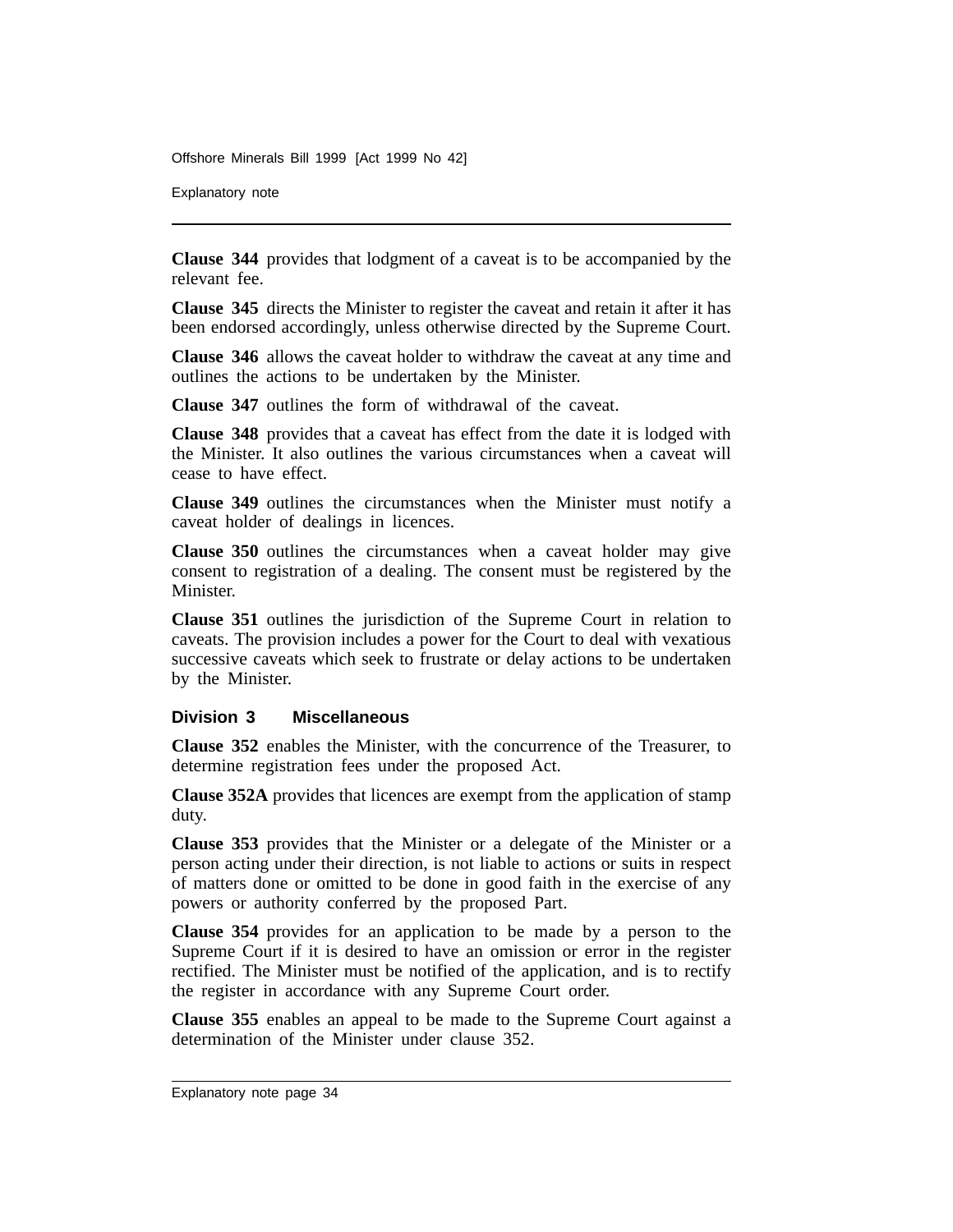Explanatory note

**Clause 356** (Number not used to maintain uniformity with corresponding sections in the Commonwealth Act.)

**Clause 357** provides that the register, a computer record, a certified copy of, or an extract from the register are admissible as evidence in legal proceedings.

**Clause 358** provides that a certified copy of any document which is registered can be provided on the payment of a fee and it is admissible as evidence in any legal proceedings.

**Clause 359** provides that a certificate about any actions which may or may not have been done under the proposed Part may be issued on the payment of a fee. Such a certificate will be admissible as evidence in any legal proceedings.

## **Part 3.2 Dealings in licences**

### **Division 1 Dealings in licences to be in writing and registered**

**Clause 360** provides that any dealings in a licence must be done in writing.

**Clause 361** provides that any such dealings in a licence have no effect until the details have been entered in the register.

### **Division 2 Approval of transfer of licences**

**Clause 362** provides that all transfers have, or the transfer of part of a licence has, no effect until approved by the Minister.

**Clause 363** outlines the manner in which an application for a transfer is to be made and requires the application to be accompanied by the prescribed fee.

**Clause 364** empowers the Minister to request the production of documents in respect to an application for a transfer in a licence.

**Clause 365** provides the Minister with the discretion to approve or reject an application for a transfer. It also outlines the actions the Minister is to take in the event of the transfer being approved.

**Clause 366** provides that the Minister or a delegate of the Minister or a person acting under their direction is not liable to actions or suits in respect of matters done or omitted to be done in good faith in the exercise of any powers conferred by the proposed Part.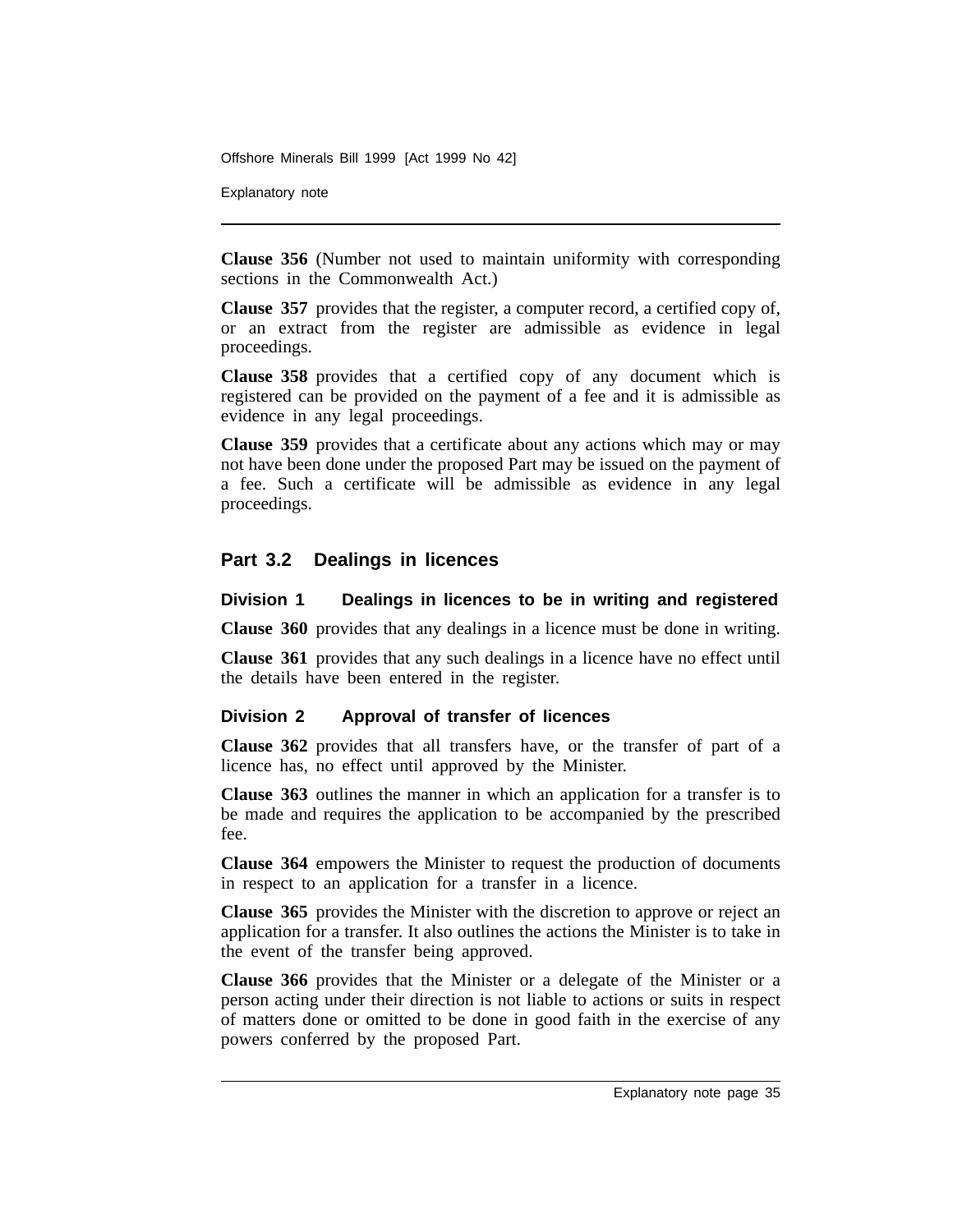Explanatory note

# **Chapter 4 Administration**

## **Part 4.1 Information management**

**Clause 367** enables the Minister to require the production of information in connection with any activity authorised under the proposed Act and outlines the procedures to be followed in making such a request.

**Clause 368** empowers the Minister to request a person to appear personally to provide information relevant to the administration of the proposed Act.

**Clause 369** gives the Minister or an inspector the power to administer an oath or affirmation, and to examine on oath, a person attending before them.

**Clause 370** enables the Minister to require the production of documents in connection with any activity authorised under the proposed Act and outlines the procedures to be followed in making such a request.

**Clause 371** enables the Minister to require the production of samples in connection with any activity authorised under the proposed Act and outlines the procedures to be followed in making such a request.

**Clause 372** requires a person to provide information or to answer a question, even though the information or answer may tend to incriminate him or her. This clause also makes it an offence for any person to give false or misleading information to the Minister.

**Clause 373** provides protection to the supplier of information which has been requested and given to the Minister. The information or answer does not become admissible evidence against the person in proceedings other than proceedings concerned with the giving of false information in response to a request.

**Clause 374** establishes as a general rule that the Minister cannot release or publish confidential information or samples.

**Clause 375** outlines the circumstances in which confidential information or samples may be released. If the licence holder releases or gives consent to the release, then the Minister may do so.

**Clause 376** requires the Minister to make available reports over areas that are no longer the subject of a licence.

Explanatory note page 36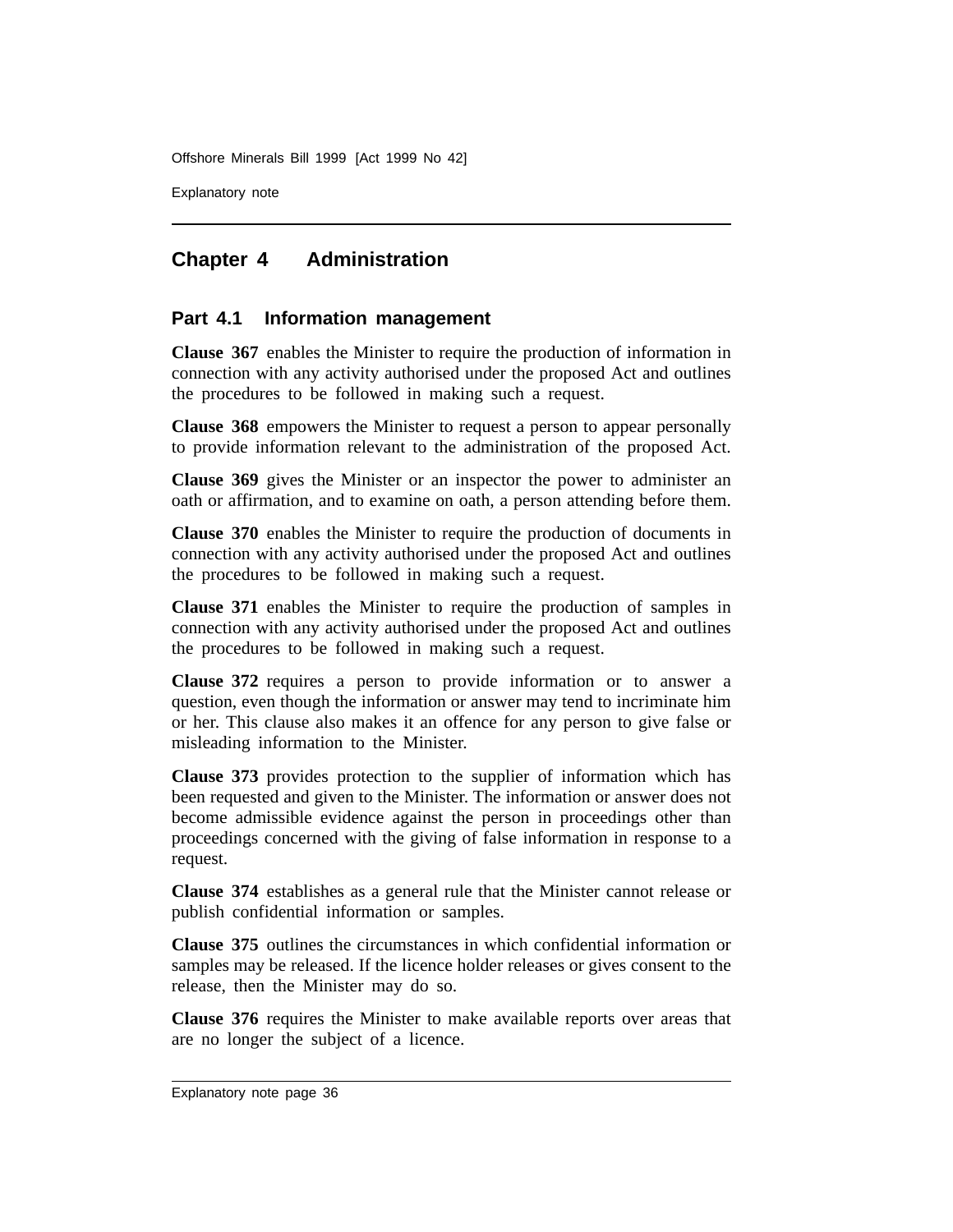Explanatory note

## **Part 4.2 Monitoring and enforcement**

#### **Division 1 Inspections**

**Clause 377** defines what is meant by a compliance inspection.

**Clause 378** outlines what an inspector appointed under the proposed Act can do when carrying out a compliance inspection.

**Clause 379** empowers an inspector to inspect licence-related premises without a warrant provided certain specified conditions are met.

**Clause 380** allows an inspector to carry out a compliance inspection of any premises provided the occupier has given consent.

**Clause 381** empowers an inspector to carry out a compliance inspection with a warrant.

**Clause 382** outlines the steps that an inspector must take to obtain a warrant. The clause also specifies what the warrant must contain.

**Clause 383** allows the inspector to use such assistance and force as is thought reasonable and necessary to carry out a compliance inspection.

**Clause 384** requires occupiers of premises to provide all reasonable facilities and assistance to enable the inspector to carry out a compliance inspection effectively.

### **Division 2 Directions**

**Clause 385** places an obligation on a person to comply with a direction given by the Minister.

**Clause 386** empowers the Minister to give certain directions for the purposes of the proposed Act. In particular, directions can be given in relation to environmental protection, site rehabilitation, health, safety and welfare.

**Clause 387** allows the Minister to issue a direction to the licence holder. It outlines the procedures which must be followed by the Minister in giving directions.

**Clause 388** allows directions to incorporate material in other documents.

**Clause 389** empowers the Minister to issue a direction which prohibits an action being taken or allows it only with the consent of the person affected.

**Clause 390** provides that a direction given to a licence holder may extend to include associates if they are specified.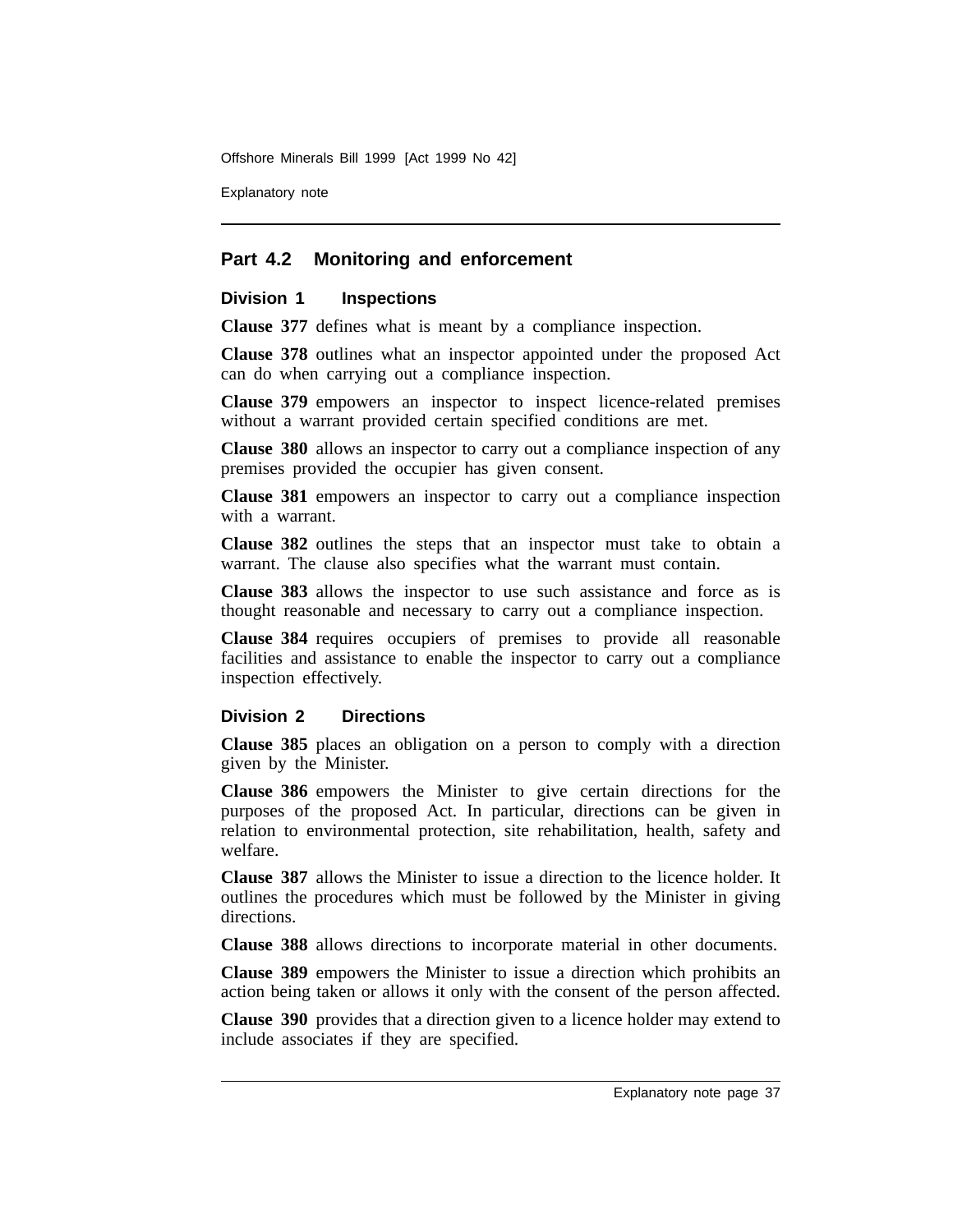Explanatory note

**Clause 391** obliges the licence holder to ensure the direction is brought to the notice of associates if it extends to them.

**Clause 392** provides that a person can be given a direction in respect of an outstanding obligation even if the licence concerned has already terminated.

**Clause 393** provides that a direction can override earlier directions, regulations or conditions relating to safety or the environment.

**Clause 394** empowers the Minister to impose a deadline for compliance with a direction.

**Clause 395** empowers the Minister to do anything required by the direction if the person has not complied with the direction within a specified time.

**Clause 396** allows the Minister to recover any costs associated with the action taken under clause 395 from the licence holder or associate.

**Clause 397** outlines the defence that a licence holder or associate can mount if faced with a claim from the Minister for the recovery of costs under clause 396.

#### **Division 3 Securities**

**Clause 398** specifies when a security may be required to be lodged and places restrictions on how it is to be used.

**Clause 399** outlines the occasions when the Minister may determine the amount of security as well as the time it is to be lodged.

**Clause 400** outlines how the security may be used.

#### **Division 4 Restoration of environment**

**Clause 401** provides that regulations may be made that specify the manner of removal of any property that was brought into the area in connection with offshore minerals activity, but that is no longer used in accordance with the conditions of the licence.

**Clause 402** provides that regulations may specify the manner in which any damage to the environment of a licence area may be rehabilitated.

#### **Division 5 Safety zones**

**Clause 403** empowers the Minister to set up specified areas called safety zones for the purpose of protecting a structure or equipment in coastal waters.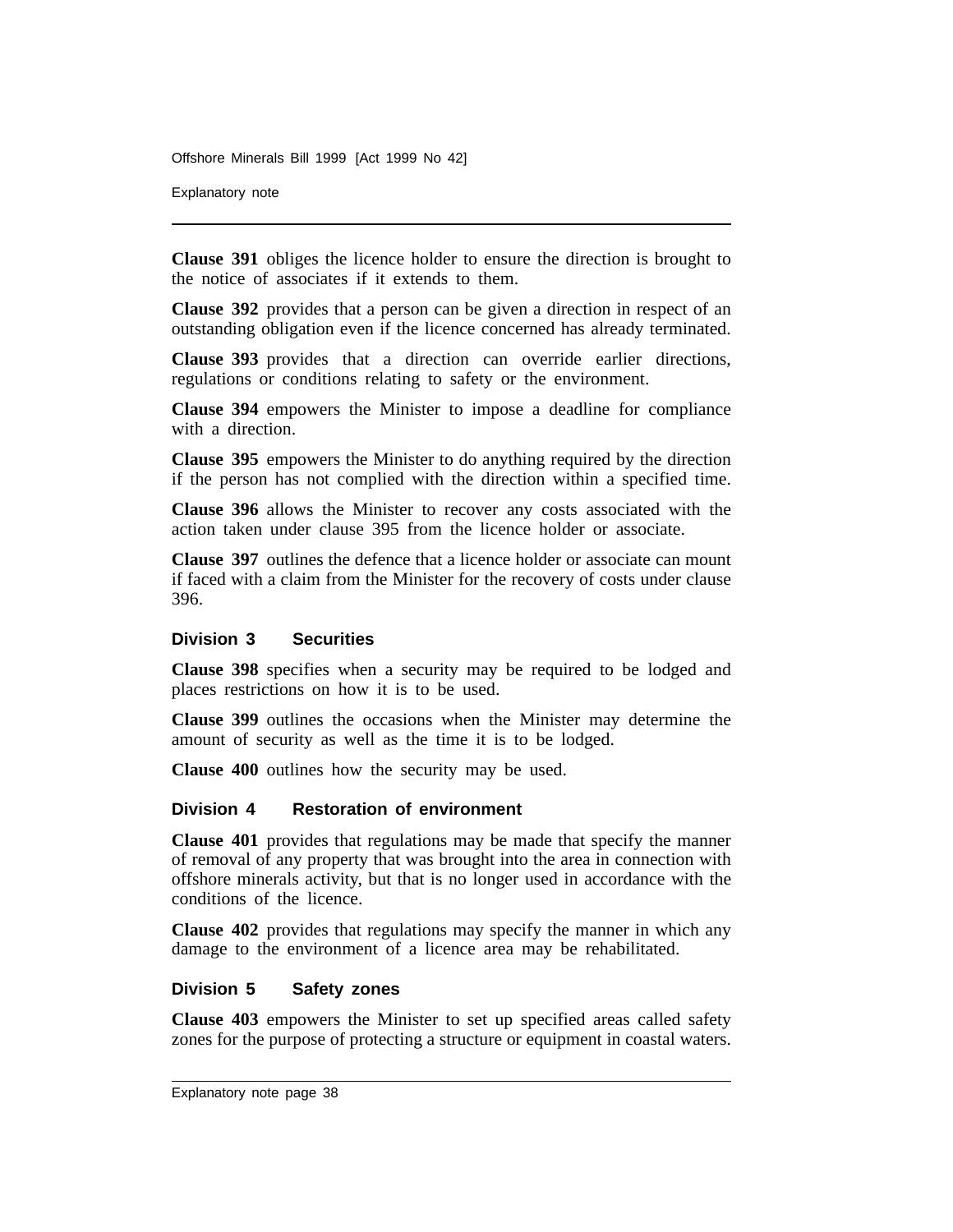Explanatory note

**Clause 404** provides that once a safety zone has been notified in the Gazette, all shipping not specified by the Minister is prohibited from entering or remaining in the zone without the Minister's consent and then only subject to any conditions attached to such a consent.

**Clauses 405–420** (Numbers not used to maintain uniformity with corresponding sections in the Commonwealth Act.)

## **Part 4.3 Inspectors**

**Clause 421** empowers the Minister to appoint inspectors to enforce the provisions of the proposed Act, regulations, conditions of licences, consents and directions.

**Clause 422** provides that an inspector must be issued with a photographic identity card as proof of his or her authority to inspect any aspect of the operations being carried out under the proposed Act.

**Clause 423** places an obligation on a person to return the identity card to the Minister as soon as possible after the termination of the appointment as an inspector under the proposed Act.

## **Part 4.4 Licence fees and royalty**

### **Division 1 Licence fees**

**Clause 424** defines *year* for the purpose of fee calculation.

**Clause 425** provides that a licence holder must pay annual fees determined by the Minister with the concurrence of the Treasurer.

**Clause 426** (Number not used to maintain uniformity with corresponding sections in the Commonwealth Act.)

**Clause 427** provides that fees are due within one month of each anniversary year.

### **Division 2 Royalty**

**Clause 428** defines *royalty period* in terms of six month segments.

**Clause 429** provides that the holder of a mining licence must pay a royalty for all minerals recovered.

**Clause 430** enables the Minister to set royalty rates by an instrument in writing. The rate will apply to the mineral or minerals specified in the instrument while the instrument remains effective.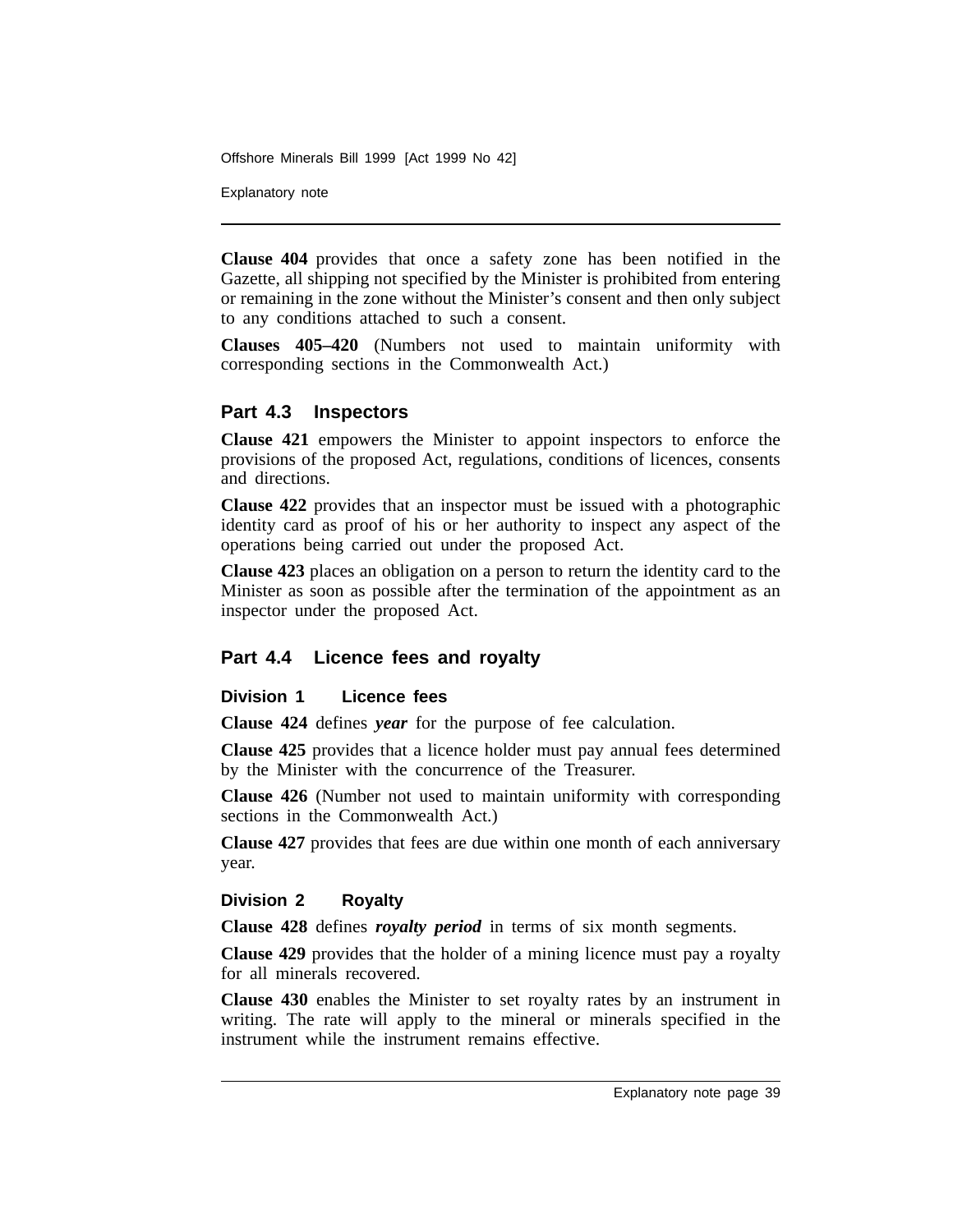Explanatory note

**Clause 431** enables the Minister to set a lower rate of royalty for individual mining licences where it is determined that mineral recovery in specific cases would be uneconomic at the general rate set.

**Clause 432** provides for the value of a mineral extracted to be agreed between the Minister and the holder of a mining licence, or set by the Minister.

**Clause 433** provides that, for the purpose of royalty calculation, mineral quantity can be agreed between the mining licence holder and the Minister or, where there is no agreement, the quantity will be determined by the Minister.

**Clause 434** provides that royalty is payable within one month of the end of a royalty period.

**Clause 435** provides for the State to pay 40% of royalties received to the Commonwealth.

### **Division 3 Penalties and recovery**

**Clause 436** provides that the licence holder is liable to pay a penalty if royalty payments or fees are not paid by the due date.

**Clause 437** provides that any payment outstanding is a debt to the State which is recoverable through a court of competent jurisdiction.

## **Chapter 5 Miscellaneous**

**Clause 438** enables a State court to exercise any jurisdiction that is conferred on the court by the *Offshore Minerals Act 1994* of the Commonwealth. The clause also enables any State authority to perform functions necessary to give effect to Part 5.1 of that Act which provides that State/Territory laws relevant to exploration and mining may be applied in the offshore area, except if a law is inconsistent with a Commonwealth law.

**Clause 439** enables the Minister to delegate any of the Minister's functions by instrument signed under the Minister's hand and published in the Gazette.

**Clause 440** makes it an offence for a person to knowingly give false information in relation to an application or the lodgment of a document under the proposed Act.

**Clause 441** provides for the method of service of documents under the proposed Act.

Explanatory note page 40